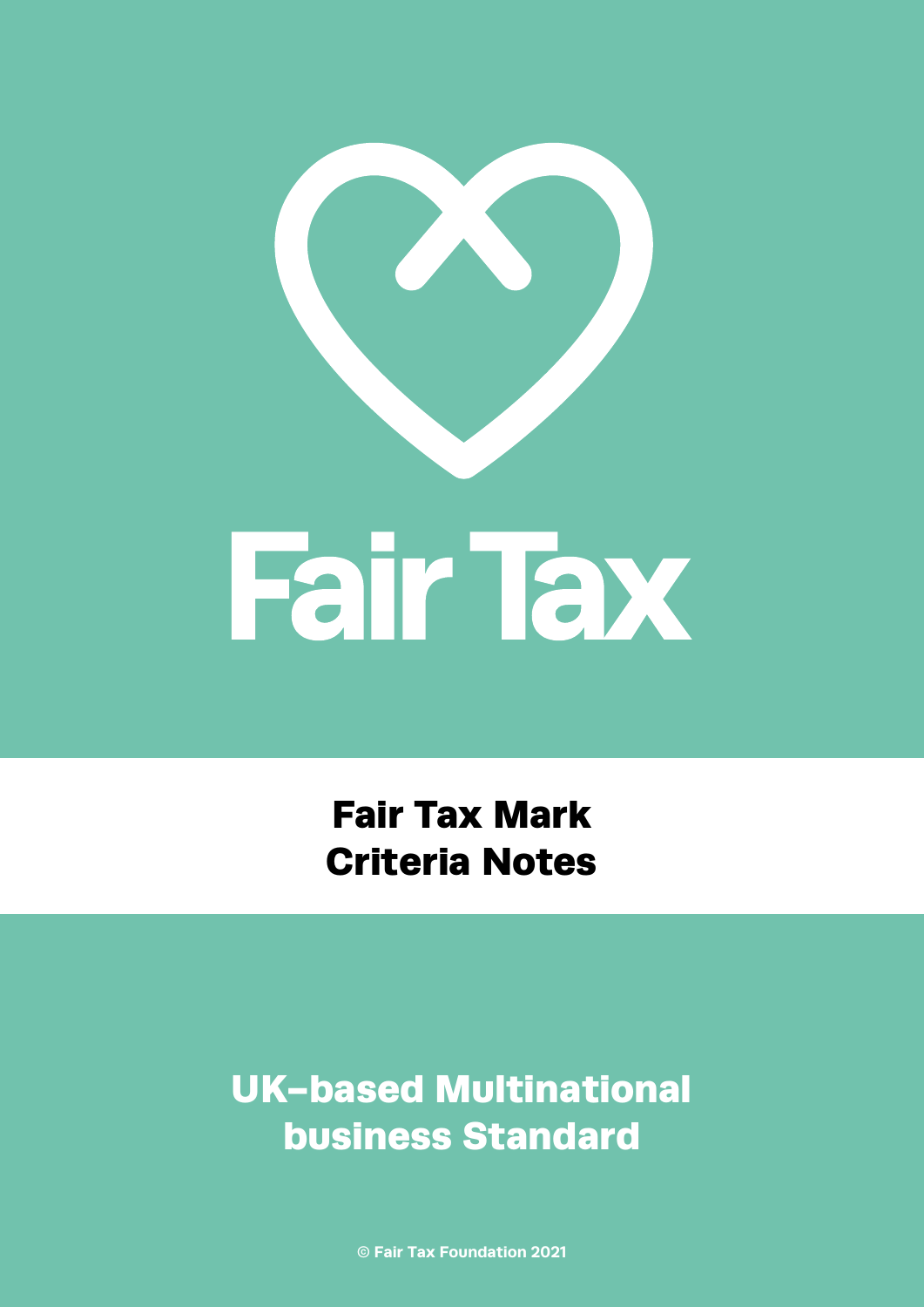## **Contents**

| I.   | Foreword                                                                                                                                                                                                                                                                                                                                                                                                                                                                                                                                                                                                                                                                                                                                                                                                                                                                                            | 3                                                                                                                                                                            |
|------|-----------------------------------------------------------------------------------------------------------------------------------------------------------------------------------------------------------------------------------------------------------------------------------------------------------------------------------------------------------------------------------------------------------------------------------------------------------------------------------------------------------------------------------------------------------------------------------------------------------------------------------------------------------------------------------------------------------------------------------------------------------------------------------------------------------------------------------------------------------------------------------------------------|------------------------------------------------------------------------------------------------------------------------------------------------------------------------------|
|      | Principles behind the Fair Tax Mark<br>Tax and the bottom line                                                                                                                                                                                                                                                                                                                                                                                                                                                                                                                                                                                                                                                                                                                                                                                                                                      | 3<br>$\overline{4}$<br>5                                                                                                                                                     |
|      | The development process                                                                                                                                                                                                                                                                                                                                                                                                                                                                                                                                                                                                                                                                                                                                                                                                                                                                             |                                                                                                                                                                              |
| Ш.   | Background to the UK-based Multinational business Standard                                                                                                                                                                                                                                                                                                                                                                                                                                                                                                                                                                                                                                                                                                                                                                                                                                          | 6                                                                                                                                                                            |
| Ш.   | Assessment criteria                                                                                                                                                                                                                                                                                                                                                                                                                                                                                                                                                                                                                                                                                                                                                                                                                                                                                 | 8                                                                                                                                                                            |
|      | Part 1: Transparency<br>Report and accounts<br>1.<br>2. Company activity<br>3. Trading location<br>4. Beneficial ownership<br>5. Management<br>Part 2: Country-by-country reporting<br>6. Subsidiary information: basic data<br>7. Subsidiary information: net asset/equity value and income<br>8. Disaggregated tax data, by subsidiary or by country<br>9. Disaggregated employment data, by subsidiary or by country<br>10. UK segment data<br>11. Consolidated and reconciled country-by-country data<br>Part 3: Tax policy, implementation and compliance<br>12. Public statement on tax policy<br>13. Named director responsible for tax policy<br>14. Report on compliance<br>15. Tax policy statements<br>16. Use of tax havens<br>Part 4: Tax rate and disclosure<br>17. Average current tax rate<br>18. Numerical reconciliation<br>19. Narrative reconciliation<br>20. Deferred taxation | $\,8\,$<br>$\,8\,$<br>$\,8\,$<br>$\,8\,$<br>$\Theta$<br>$\Theta$<br>10<br>10<br>10<br>11<br>12<br>12<br>13<br>14<br>14<br>14<br>14<br>15<br>16<br>17<br>17<br>18<br>19<br>20 |
| IV.  | Fair Tax Mark scorecard                                                                                                                                                                                                                                                                                                                                                                                                                                                                                                                                                                                                                                                                                                                                                                                                                                                                             | 21                                                                                                                                                                           |
| V.   | Fair Tax Mark technical committee                                                                                                                                                                                                                                                                                                                                                                                                                                                                                                                                                                                                                                                                                                                                                                                                                                                                   | 25                                                                                                                                                                           |
| VI.  | About the Fair Tax Mark                                                                                                                                                                                                                                                                                                                                                                                                                                                                                                                                                                                                                                                                                                                                                                                                                                                                             | 26                                                                                                                                                                           |
| VII. | References                                                                                                                                                                                                                                                                                                                                                                                                                                                                                                                                                                                                                                                                                                                                                                                                                                                                                          | 27                                                                                                                                                                           |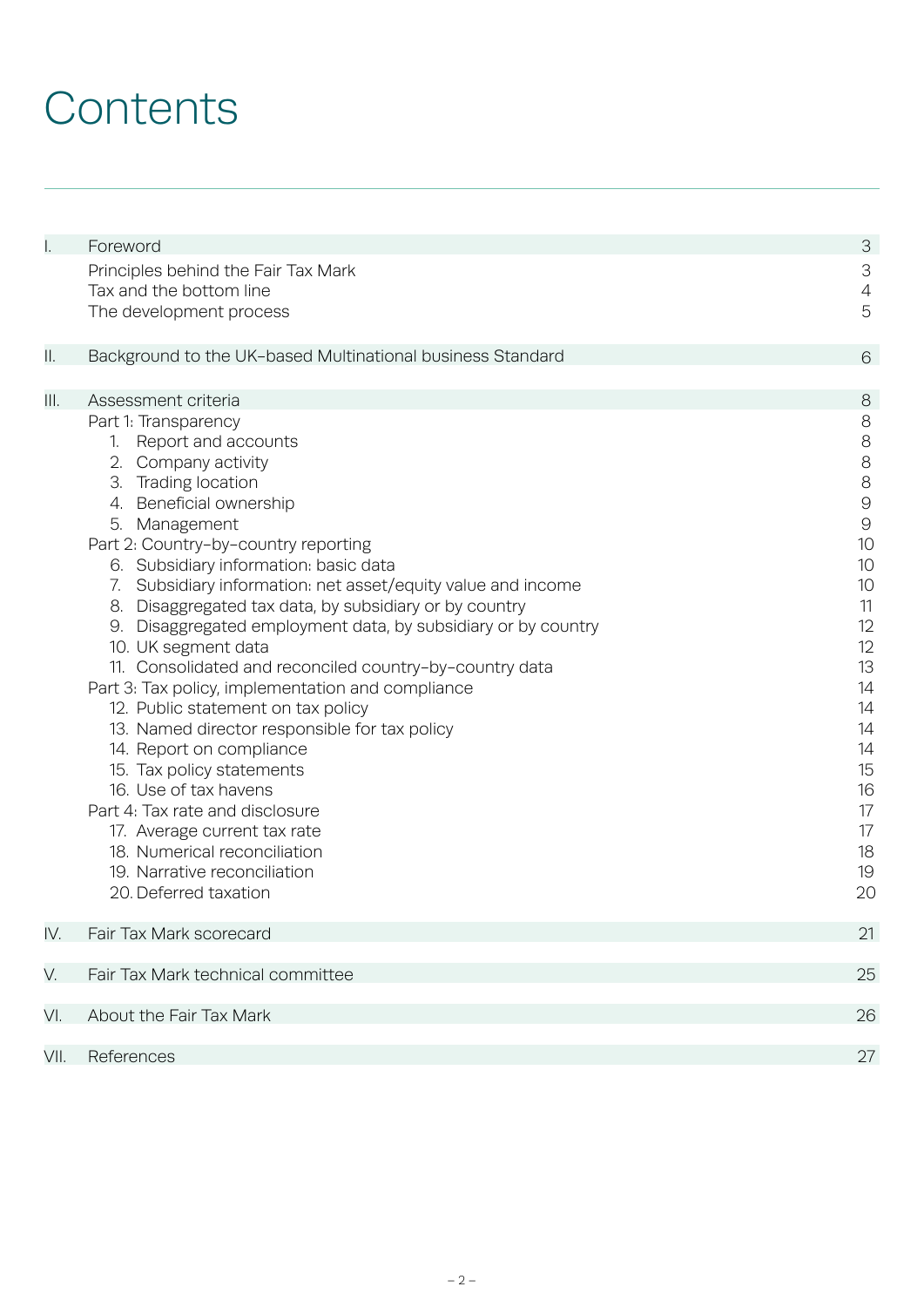## I. Foreword



**This UK-based Multinational business standard was first released in 2014. Redesign and minor amends undertaken April 2019 and spring 2021.**

## **Placing business at the heart of society**

Tax is an issue whose time has come.

In November 2013, the Institute of Business Ethics reported that:

*"Worries about tax avoidance have shot to the top of public concerns about business behaviour, replacing executive remuneration by a wide margin, according to the latest survey of public opinion conducted for the Institute of Business Ethics by IPSOS Mori." 1*

The Fair Tax Mark, which has grown out of the campaign for greater corporate tax fairness that has been supported by a wide range of NGOs, civil society organisations, trades unions and churches, reflects that concern.

However, in addition to outlining a code of corporate ethics when it comes to tax, we encourage and reward the use of these principles when they are put into practice.

That's our reason for being and what is unique about what we do. In that sense we are ahead of the curve on this issue because nothing like the Fair Tax Mark has existed until now.

#### **Principles behind the Fair Tax Mark**

The Fair Tax Mark's guiding principles when it comes to corporation tax are that:

- a business / organisation should pay the right amount of tax (but no more) in the right place at the right time, according to the spirit of the law of the jurisdiction in question;
- a business / organisation should be able to be held to account on its tax behaviour by the public, based on the disclosure of sufficient information.

It should be noted that we are not alone in thinking that these issues are important. The principles we are promoting directly relate to two of the seven tax principles that the CBI promotes, which say:

- UK businesses should only engage in reasonable tax planning that is aligned with commercial and economic activity and does not lead to an abusive result;
- (Firms should) seek to increase public understanding in the tax system in order to build public trust in that system, and, to that end:
	- *they should consider how best to explain more fully to the public their economic contribution and taxes paid in the UK;*
	- *this could include an explanation of their policy for tax management, and the governance process that applies to tax decisions, together with some details of the amount and type of taxes paid.2*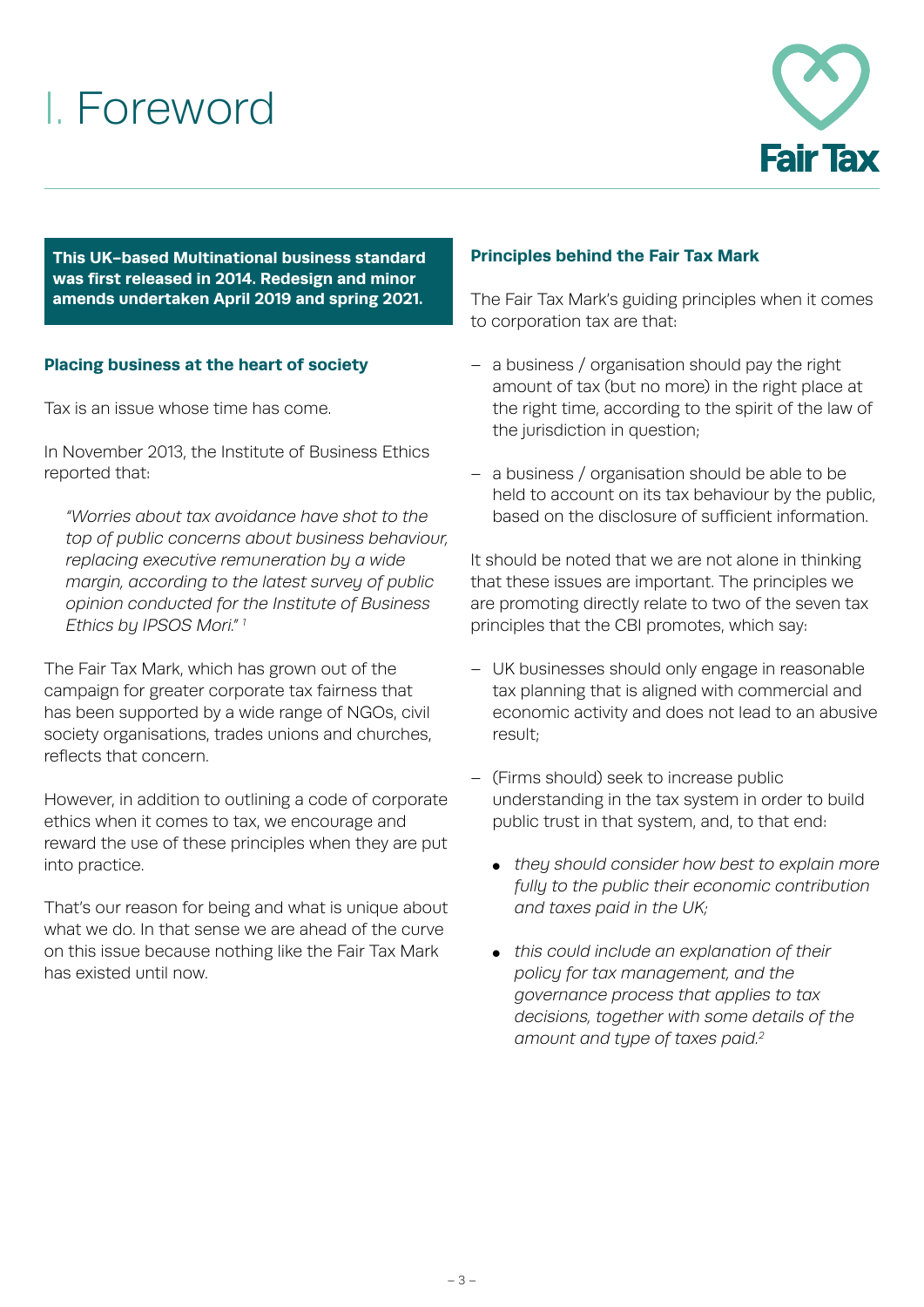Businesses with the Fair Tax Mark bring these aspirations to life and seek to:

- pay the right amount of tax (but not more) in the right place at the right time. By following the spirit and not just the letter of the law, using only legitimate reductions, and not abusing tax havens or avoidance schemes;
- set the standard for transparency. By publishing their profit and loss statement even if not required to do so by law, reporting economic activity and taxes in different countries (if applicable) and explaining tax charges clearly;
- lead the pack on responsibility. By committing publicly to responsible tax practices and disclosing the supporting information as required.

#### **Tax and the bottom line**

Tax contributions are a key part of the wider social and economic contribution made by business, helping the communities in which they operate to deliver valuable public services and build the infrastructure that paves the way for growth.

More and more business now recognise that they need to consider their triple bottom line, and now manage and account for their social and environmental impacts, as well as their conventional economic impacts.

The founders of the Fair Tax Mark have advocated for this broader approach for some time; in 2006, they were key contributors to a flagship publication on tax and corporate responsibility<sup>3</sup> which did much to advance the issue and concluded that:

- there is increasing attention and importance being given to the wider economic impacts that companies have on their stakeholders;
- the interests and involvement of stakeholders in the debate about corporate tax policies and planning is transforming the agenda from one driven primarily by the observance of legal and financial standards, to one focused on economic accountability to stakeholder groups;
- a significant barrier to the integration of CR principles into tax policies and planning is the cultural framing of tax as a specialist, technical and non-core business activity; and
- increased transparency of corporate approaches to tax is primarily an opportunity to build more robust tax strategies and to generate greater confidence among stakeholders.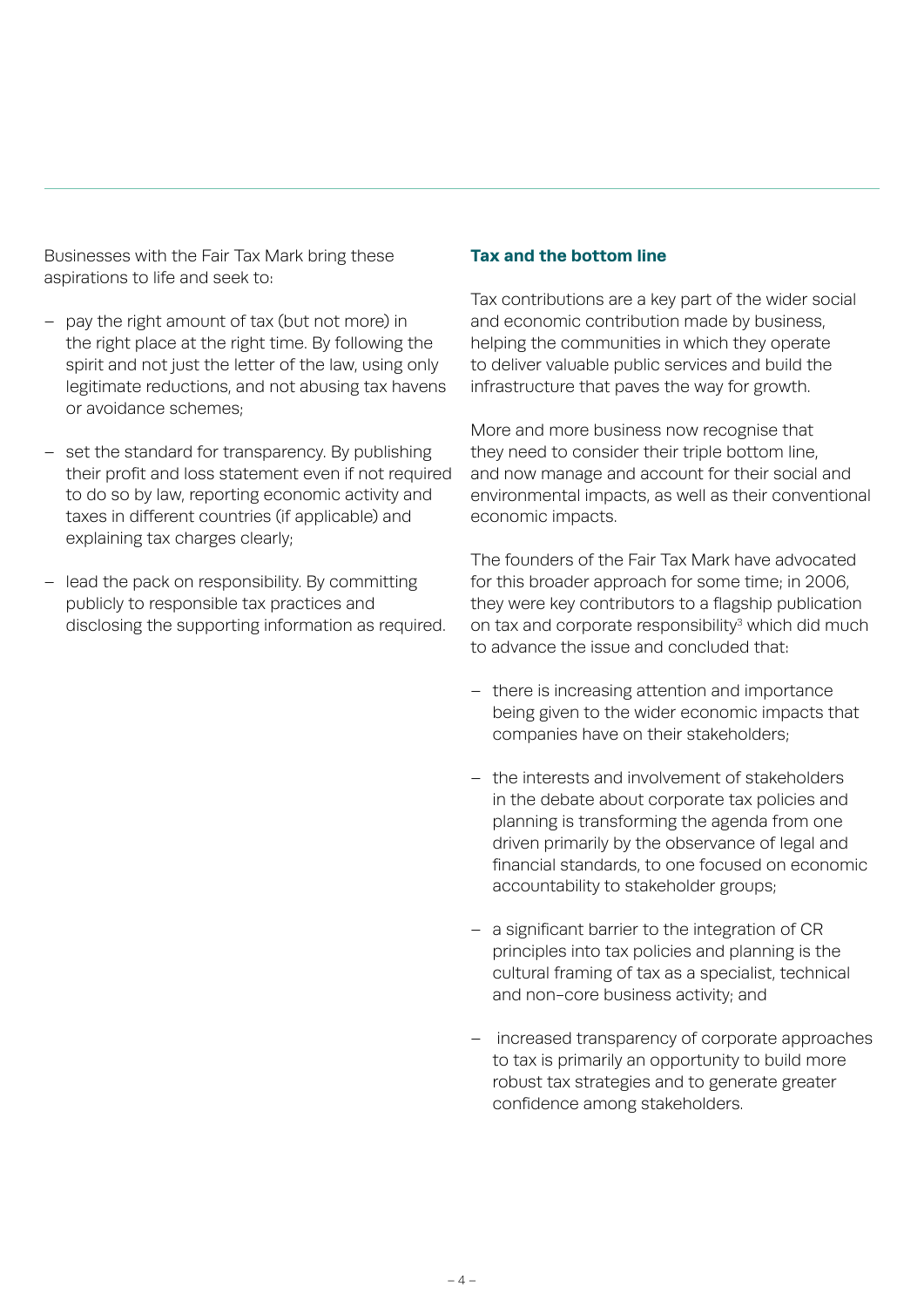

These conclusions are now widely accepted across the political spectrum, and have informed the Fair Tax Mark's mission and purpose, which is to:

- encourage the development by companies (and other organisations) of robust tax strategies that reflect sound corporate governance principles, fair play, integrity and an approach to business that all stakeholders can trust;
- champion open and honest reporting of the implementation of these policies, which should be delivered in a readily accessible and (where possible) non-technical manner;
- strengthen trade with companies that adopt such progressive strategies.

By doing so we are unambiguously seeking to boost the fortunes of those companies that pay fair tax and are transparent and fully accountable about it. For us, this is evidence that they are good corporate citizens who are willing to pay their way in the world for the benefit of the common good, of which they form a valuable part. We are unashamed about that: doing the right thing should pay a return to those who lead progressive change.

#### **The development process**

The Fair Tax Mark criteria are the result of extensive research and development, involving a broad range of stakeholders including civil society NGOs, business representatives and industry practitioners. Input has also come from our group of independent technical advisors drawn from academia and the professions.

As part of this process, feedback on at least two drafts of this document was invited via open consultation and the responses incorporated into the final version. The first consultation of two weeks was in June 2014, with an additional week for the second draft in September of the same year.

Further information at Fair Tax Foundation, Holyoake House, Hanover Street, Manchester, M60 0AS

Website: www.fairtaxmark.net Phone: +44 (0)161 250 6595 Email: info@fairtaxmark.net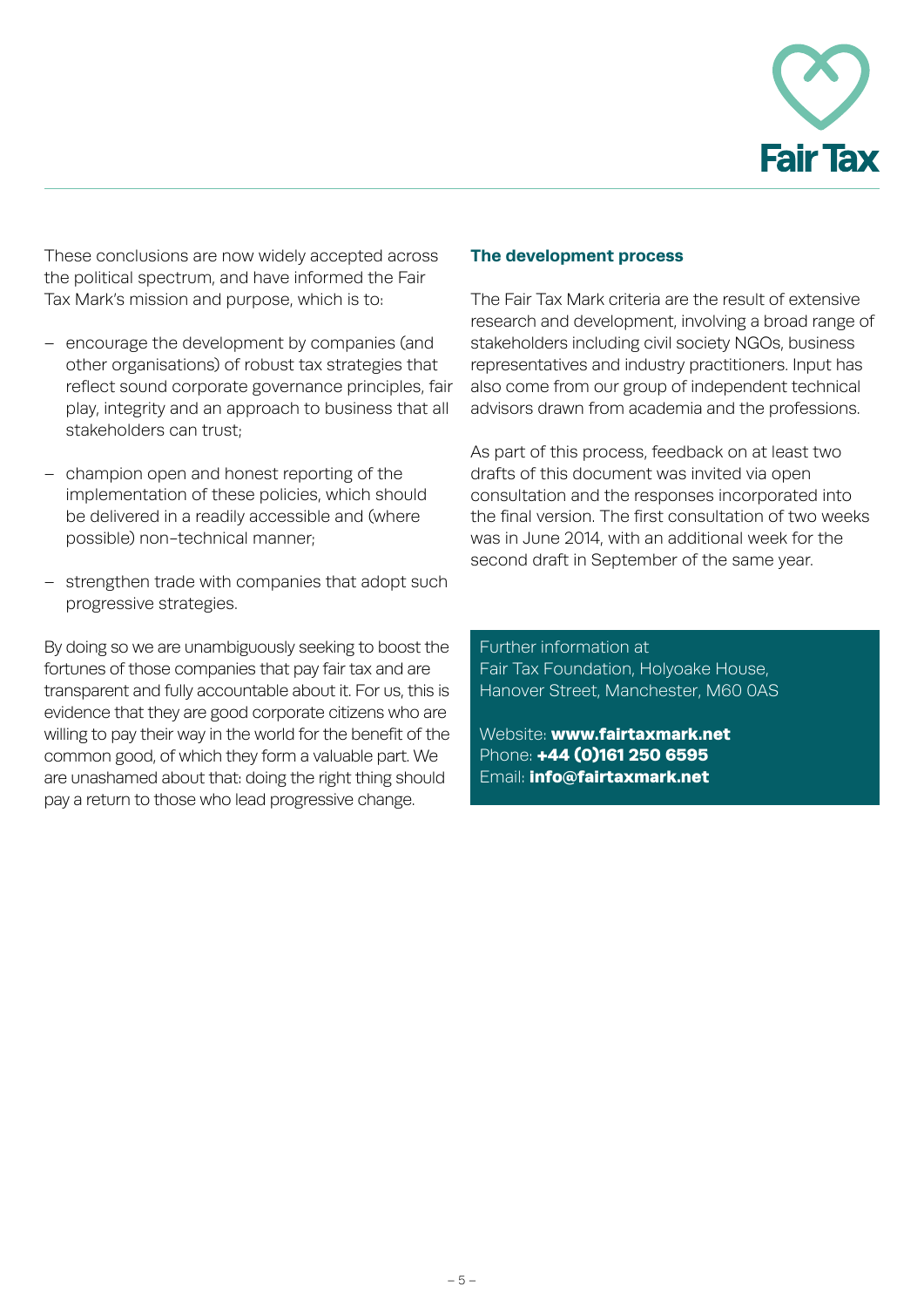These criteria notes provide guidance on our UKbased Multinational business standard. It sets out what we are seeking to measure, and why.

Companies are awarded varying points for meeting each criterion, up to a potential total score of 45 points. The term 'company' in this context refers to the entire corporate group of the multinational, and not just the company that heads the group.

Companies can achieve a Fair Tax Mark by scoring on or above the threshold of 29 points.

The overall assessment is split into four parts:

- 1. Transparency
- 2. Country-by-country reporting
- 3. Tax policy, implementation and compliance
- 4. Tax rate and disclosure

## **Multinational complexity**

The Fair Tax Mark standard for UK-based multinationals is designed to be consistent with the standard that applies to companies that only trade in the UK, especially in the areas of transparency, tax rate and disclosure.

However, the added complexity of multinational enterprises brings other factors into play. The complexity is created by the international nature of such organisations, and by their ability to choose how to structure their supply chains across a number of different countries and tax jurisdictions.

In contrast to the situation for solely-UK based companies, cross border trade and activity offers the potential for multinationals to avoid tax by deciding to shift profits between higher and lower tax locations, including into tax havens and via companies that are not engaged in economic activity of any substance. This can result in substantial losses of revenue to the higher tax countries and is a serious systemic issue, that is currently being worked on by the OECD in what they call their Base Erosion and Profit Shifting project.

These criteria address this issue in two ways. Firstly, the standard places a large emphasis on rewarding multinationals that are moving towards providing full country-by-country reporting. Only when companies report fully in public the profits they make (and the taxes that they pay in every single country where they make them) can any evidence of profit shifting come to light and companies be held accountable by the citizens of the countries where their actions have an impact.

Secondly, the standard rewards multinationals for stating and proving that they do not use tax havens for tax avoidance purposes

## **Going above and beyond**

For good reason, the Fair Tax Mark requirements exceed the expectation of both UK company law and what many companies might voluntarily disclose at present. This is because the tax information that is currently required by law, common practice and the focus of the International Financial Reporting Standards, does not answer the reasonable questions that journalists, investors, and other users of accounts have with regard to this issue.

Ultimately we believe that this additional data must be in the audited financial statements; but whilst this data becomes familiar, we consider publication in additional statements to be acceptable.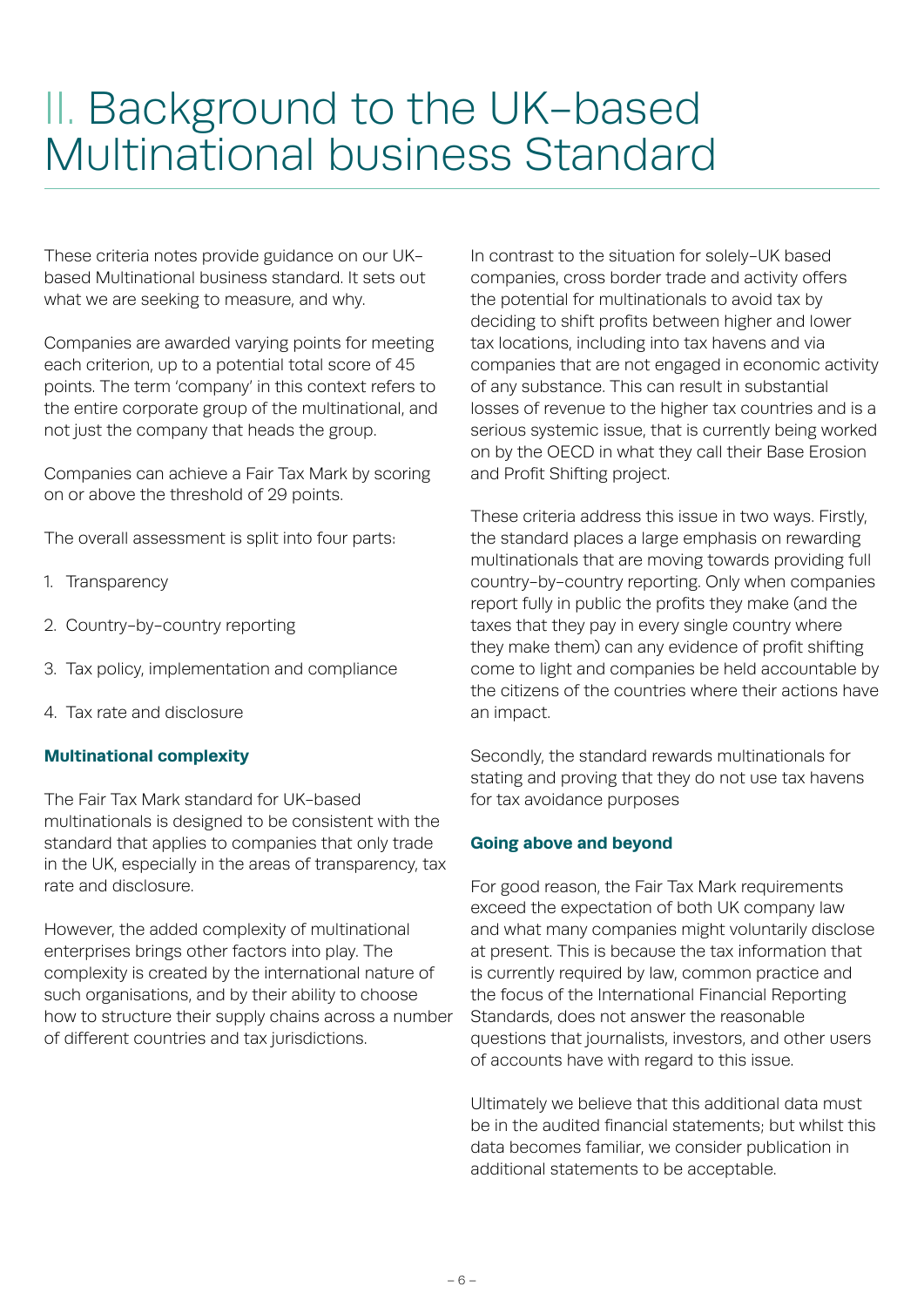

That said, it is obviously important that we do not make any requests of a company that it is unreasonable for them to comply with. To make sure that this is the case, we have noted with care the likely requirements for country-by-country reporting now being proposed by the OECD and as far as possible have tried to align our requests with those that companies will need to comply with for tax purposes in the near future.

Finally, although we have designed these criteria to be as fair as possible, and applicable across industries and sectors, there may still be exceptional circumstances whereby what we consider to be abusive behaviour does not prevent a company from scoring enough points to secure a Fair Tax Mark. In this situation, we reserve the right to the final say and to exercise discretion.

## **Aims and benefits of the Fair Tax Mark**

The Fair Tax Mark is about acknowledging, assuming responsibility for and being transparent about the impact of a company's taxation decision-making and policy.

The Fair Tax Mark is an indication that a company is accountable to a range of stakeholders when it comes to tax.

As such, the Fair Tax Mark is recognition that tax is more than a quantitative issue about the amount of tax paid; it is also an issue of qualitative importance and central to business culture and practice.

The basic premise of the Fair Tax Mark is that a Fair Tax business or organisation:

- has adopted a fair tax policy that suggests that it is seeking to pay the right amount of tax (but no more) in the right place at the right time, where 'right' means that the economic substance of the transactions undertaken coincides with the place and form in which they are reported for taxation purposes;
- is transparent about who owns it, what it does and where it is:
- provides sufficient accounting data to suggest that its fair tax policy has been put into practice.

The Fair Tax Mark criteria support responsible business in two ways: they help protect an organisation from reputational and financial risk, at the same time as projecting an image of openness, honesty and trustworthiness to consumers and investors.

This UK-based Multinational business standard has been designed for use by listed and private company groups, where the parent company is UK-incorporated and the group has at least one subsidiary in another jurisdiction.

Note: Companies that have made losses over multiple years will be assessed on a case-by-case basis, but the losses will generally be aggregated into the data and no special treatment is needed.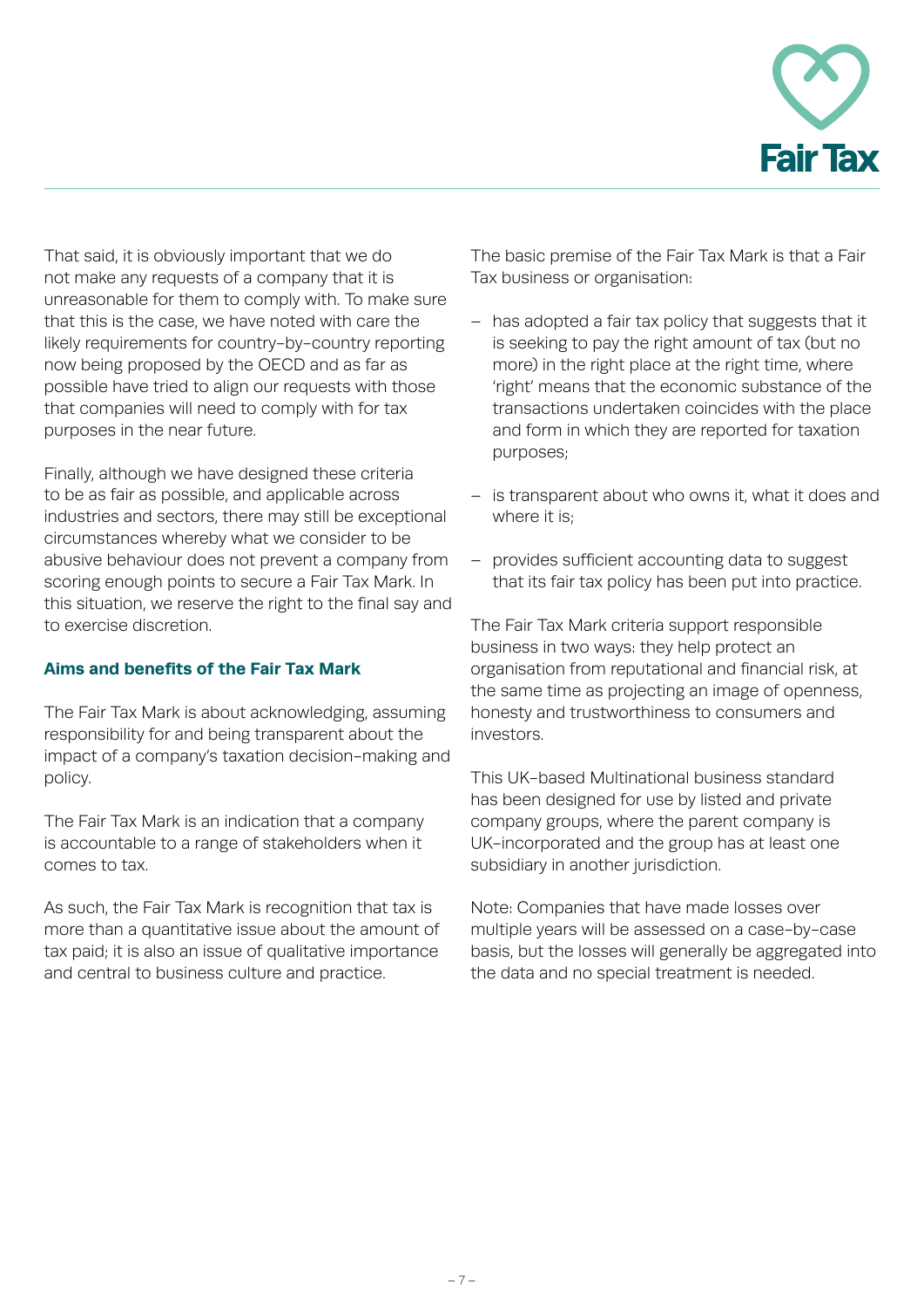## III. Assessment criteria

This section explains the assessment criteria used in the UK–based Multinational business Standard scorecard (set out in section IV).

#### **Part 1: Transparency**

The information required for criteria 1–5 may be obtained from: the company website; advertising or brochures; directories; the annual return form submitted to Companies House or the FCA.

#### **1. Report and accounts.**

#### **Question [one point available]:**

Does the company publish a full (i.e. including a profit and loss account and notes) set of accounts even if not required to do so by law?

#### **Purpose**

This criterion ascertains whether or not the company places on public record the full set of accounts that it is required to give to its shareholders.<sup>4</sup> Usually this would involve the accounts submitted to Companies House, but a set of financial statements permanently uploaded to its website is an acceptable alternative. If the company does not publish its accounts in any of the above ways, the information required to award a Fair Tax Mark is not available and the assessment cannot continue.

#### **Information required**

A published copy of the most recent financial statements or accounts of the company.

#### **2. Company activity.**

#### **Question [one point available]:**

Is there clear evidence of what the company does either within its accounts or on an easily identifiable website that it runs?

#### **Purpose**

This criterion assesses whether it is possible to find out what a company does. The amount of public information required by law on this issue can be very limited. However, it is difficult to form any objective opinion on a company, its accounts and its tax payments without a good idea of what the company actually does. There needs to be sufficient information to understand the nature of the company's trade.

#### **Information required**

Evidence of what the business does.

#### **3. Trading location.**

#### **Question [one point available]:**

Is there clear evidence of a trading address (as opposed to a registered office address), or a statement that they are the same in the accounts or an easily identifiable website that the company runs?

#### **Purpose**

This criterion assesses whether it is possible to clearly identify the company's place of trading. The only address that a company has to record on public record is that of its registered office, but in many cases it does not trade from that address. Unless information on where it actually trades from is made available, it can be very difficult to find out where a company might be contacted, contravening the principles of transparency.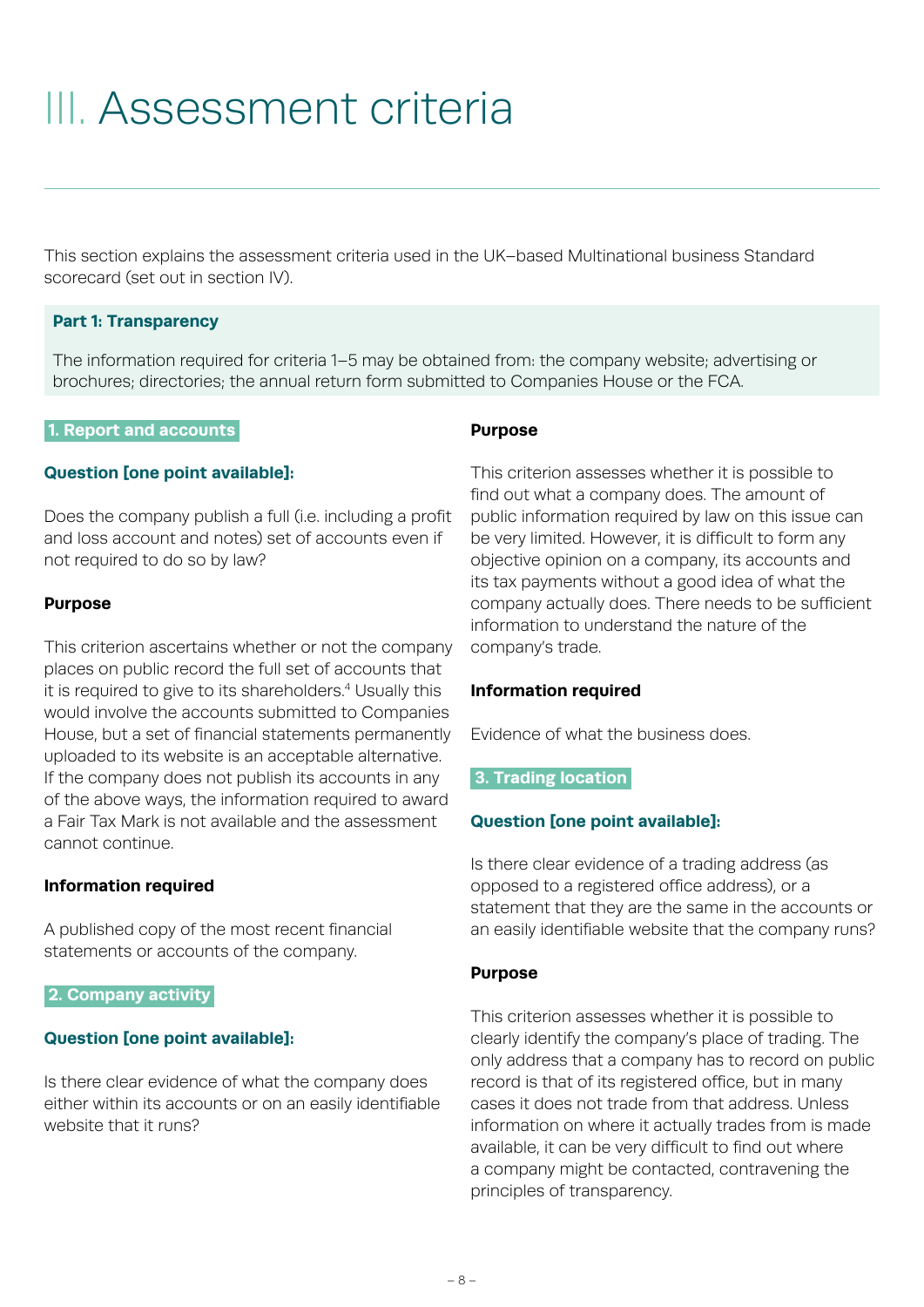

## **Information required**

Evidence of the address at which the business trades if distinct from registered address.

## **4. Beneficial ownership.**

## **Question [one point available]:**

Is it clear who the ultimate beneficial owners of all shareholdings of more than 10% in the company are, either from a statement in the accounts or at Companies House?

#### Purpose

This criterion assesses whether it is possible to ascertain who ultimately benefits from the trade a company undertakes. Beneficial ownership is a core transparency issue because public knowledge of the people behind a business reduces the risk of fraud and tax evasion. It is also vital to the establishment of a relationship of trust that is the precondition of a successful market economy.

## Information required

Evidence of the names and addresses of the ultimate beneficial owners of the company. Each person owning more than 10% must be clearly identified and if the owner is a company or trust, the ownership must be traced through that company or trust to the real people who benefit from those entities until the beneficial ownership of the company is made clear.

## Exception

Some companies such as cooperatives and community interest companies may operate under different ownership structures, where many members ultimately own them or their 'share' capital does not represent ownership. In these cases, if the business is transparent about its ownership structure then it may be judged as fulfilling this criterion.

#### **5. Management.**

#### **Question [one point available]:**

Are the names and addresses of all directors provided either in the accounts, at Companies House or on another public register?

#### Purpose

This criterion assesses whether it is possible to ascertain who manages a company. This is another core transparency issue as directors are responsible for ensuring a company fulfills its legal obligations. Knowing they are people who can be both identified and trusted is vital so that the company can be held fully to account for its actions.

#### Information required

Evidence of the names and addresses of the real directors of the corporate group is required. The names given must not just be those legally recorded as being directors, but also those who are used to giving instruction to those directors if this is the case.

*Note: where directors have not disclosed addresses due to the risk of violence or intimidation, this will be factored into scoring.*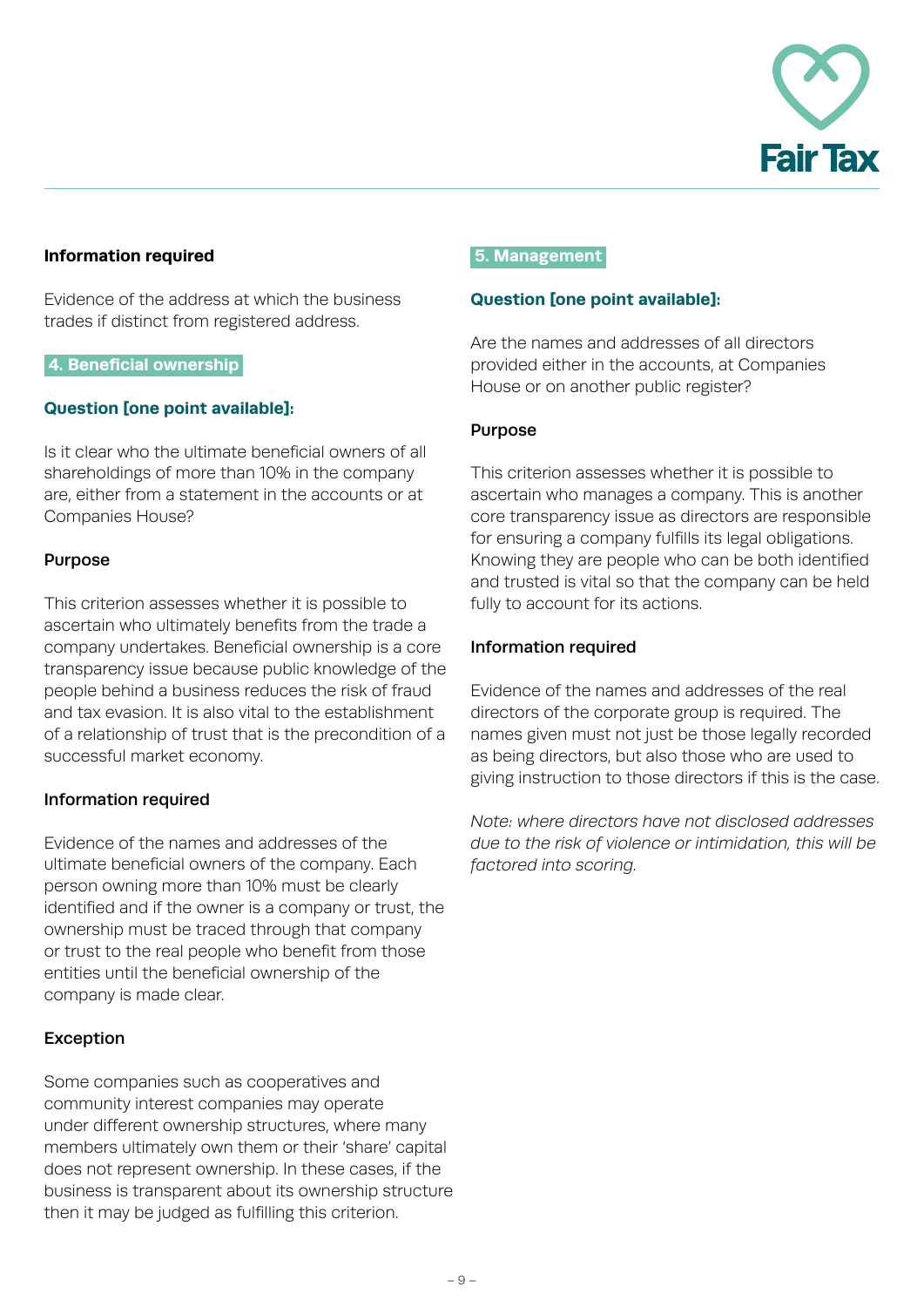## **Part 2: Country-by-country reporting**

OECD recommendations to be published in September 2014 require most multinational companies to produce country-by-country reporting data. The Fair Tax Mark requires that this information should be available on public record.

The Fair Tax Mark accepts data that is consolidated either on a bottom-up basis (from the individual company up to the corporate group as a whole) or from the group down to companies, as long as in each case the figures reconcile to the main accounts.

In this section, the term subsidiary refers to all the legal entities of the corporate group (including dormant companies) that are reflected in the group consolidated financial statements. We do not recognise the concept of 'materiality', which allows some companies to provide limited or no information on subsidiaries that contribute less than a certain self-defined amount to the overall group finances.

#### **6. Subsidiary information: basic data.**

#### **Question [three points available]:**

a) Does the multinational disclose a full list of subsidiary companies stating their name and place of incorporation? (one point)

b) Is the country of tax residence of each subsidiary disclosed, if different from place of incorporation? (one point)

c) A further point is given if a short description of the nature of the trade of the company is supplied. (one point)

#### Purpose

A multinational is, by definition, located in more than one country and is often made up of a group of related companies. In the interests of transparency it is vital that we know: where these companies are incorporated; what they are called; where they actually trade; and what they do. Unless we have this very basic data, we do not know what companies are even reflected in the company group accounts that are presented to shareholders. Nor do we know where the geopolitical risks within the group are, what potential tax structuring might be in use, where supply chains might be located, or how the impact of shifting international environments might affect the company, including with regard to tax.

#### Information required

The information required is noted in the questions and is designed to provide the information that answers the above questions.

## **7. Net asset/equity value and income, by subsidiary or by country.**

## **Question [two points available]:**

a) Does the company disclose data on the net asset value or equity invested in each subsidiary, or a consolidated total for this sum for each country in which it operates? (one point)

(b) Is data on the net income or loss for the period provided for each of its subsidiaries, or a consolidated total for this sum for each country in which it operates? (one point)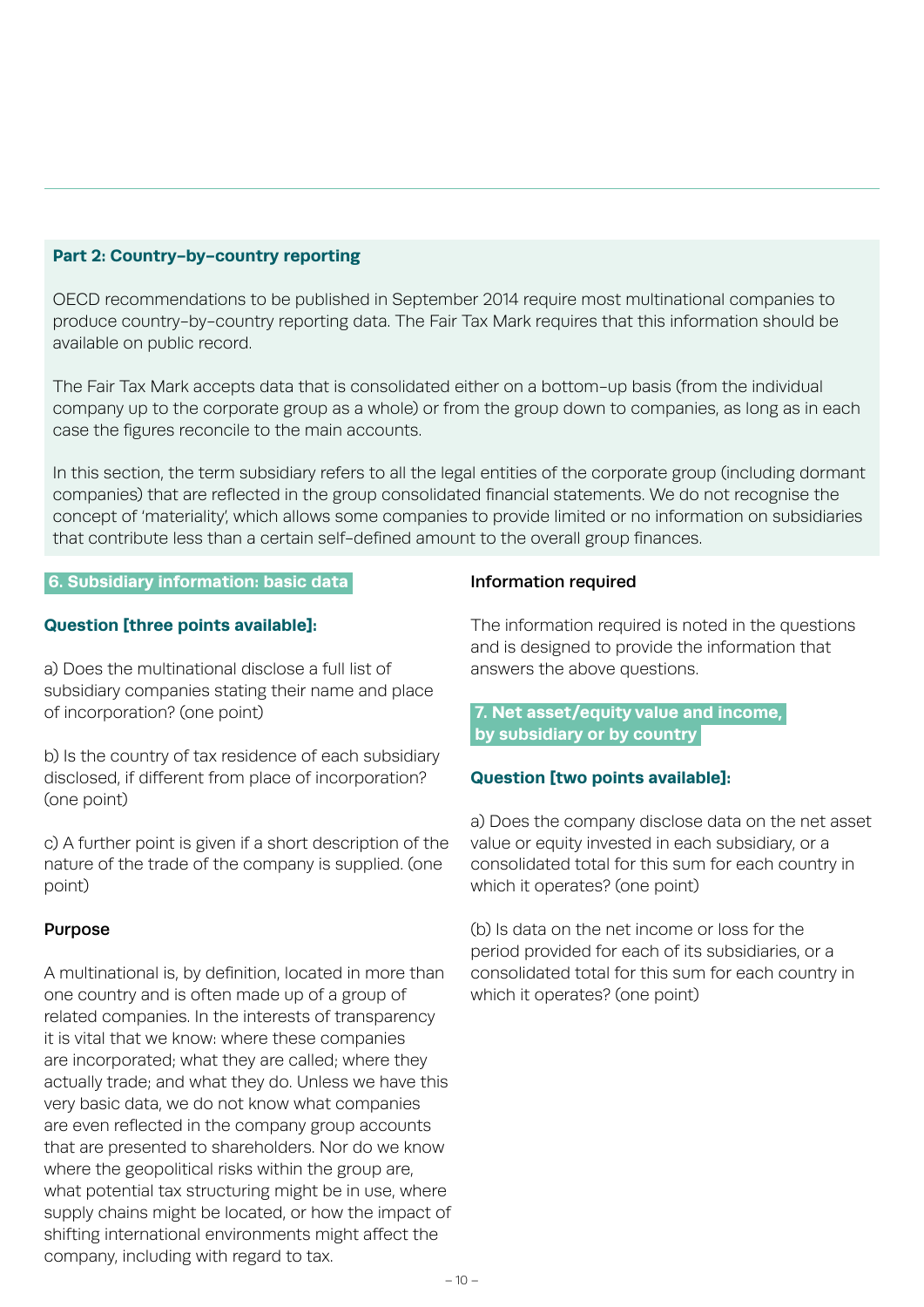

## **Purpose**

The answers to the questions in the previous section are useful, but give little indication of scale. Users of a company's financial statements will want to appraise with sufficient reliability not just where a company is located, but to what extent it is committed to a jurisdiction as indicated by its investment in that location, where its profits arise, how much tax is paid in each place, where it is located, where its people are and what chance there is of recovering assets in the event of risk arising.

#### **Information required**

This question focuses upon the first two indications of scale, the first being the net investment by the group in each subsidiary, or alternatively, by consolidated total for a jurisdiction. The second indication relates to net income or loss arising in each subsidiary, or again, by consolidated total for the jurisdiction in which the subsidiaries are located.

## **8. Disaggregated tax data, by subsidiary or by. country.**

## **Question [one point available]:**

Does the company disclose the current tax charge made by each subsidiary for each trading period, or a consolidated total for this sum for each country in which it operates?

#### **Purpose**

The Fair Tax Mark believes that a company should publish sufficient information in its financial statements to demonstrate that it has fulfilled its commitment to pay the right amount of tax, in the right place, at the right time. The information on profits sought in the previous section clearly provides part of the information required to assess this; in this section information on the current tax charge included in the income statement of the accounts of each subsidiary company is sought, with the alternative offered that consolidated information for each jurisdiction in which the multinational has an operation can be provided instead (so long as exceptions are not made).

Current tax disclosure is required for a number of reasons. Firstly, this is likely to give rise to a payment to a government, and this is critical when appraising the future cash flows of a company. Secondly, from the stakeholder perspective it is tax paid that matters. Thirdly, deferred taxation is always a conditional asset or liability, highly subjective, and uncertain as to timing, and for that reason of relatively little interest to most stakeholder users of accounts. Deferred taxation data is also, without indication of timing as to when liabilities might arise, of little use to investors either: they cannot appraise future cash flows based upon the very limited information that most deferred taxation provisions supply. As a consequence, the current tax charge is considered to be the best indicator of potential taxation liabilities both in the present, and future.

#### **Information required**

The current tax charge for each subsidiary company or, alternatively, consolidated data for each jurisdiction in which the multinational corporation has an operation, without exception.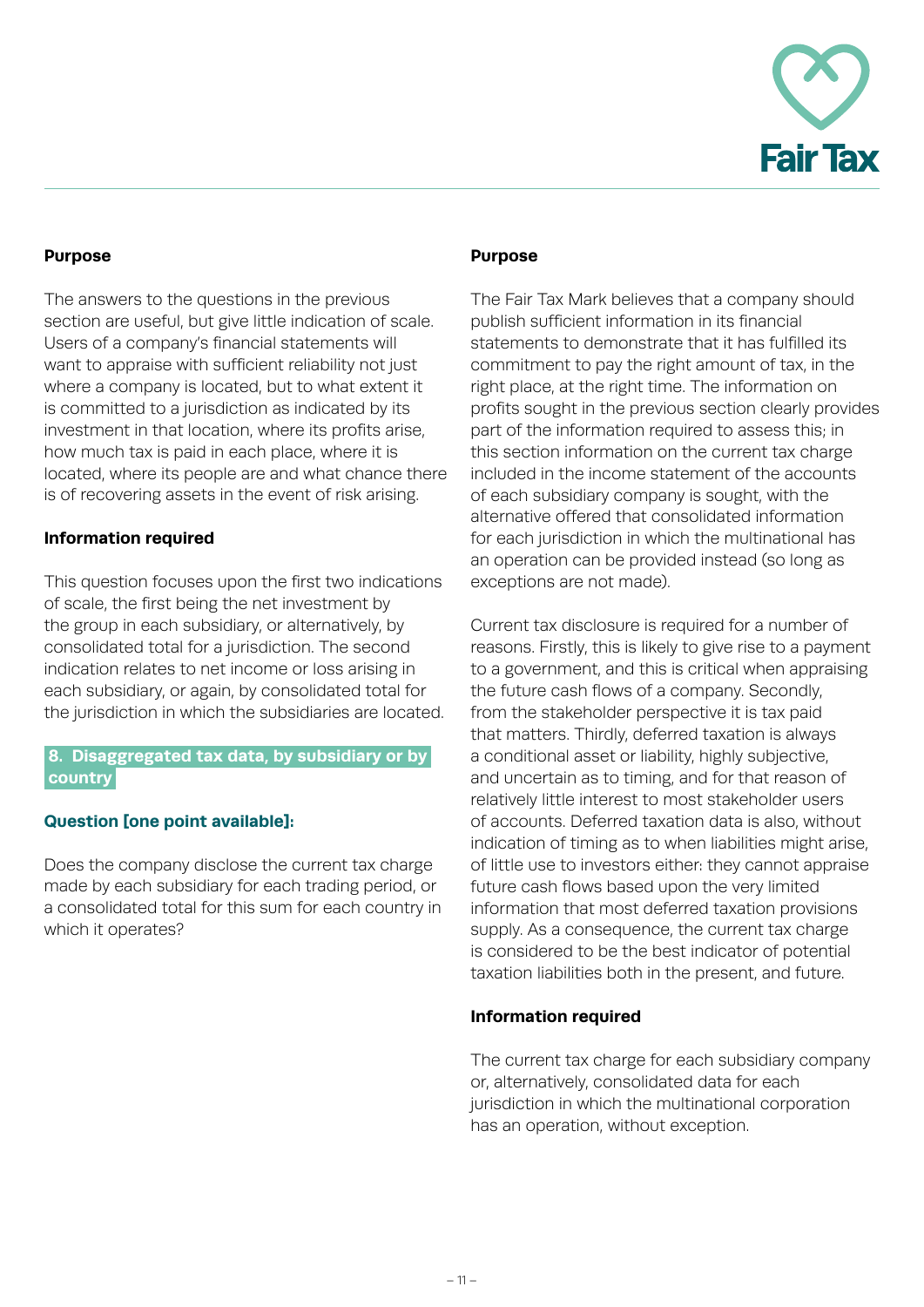## **9. Disaggregated employment data, by. .subsidiary or by country.**

## **Question [two points available]:**

(a) Does the company disclose the average number of employees each subsidiary engages for each period together with a note on the basis of calculation used, or a consolidated total for this sum for each country in which it operates? (one point)

(b) Is the aggregate gross remuneration of the employees engaged during each period disclosed for each subsidiary together with a note of what the data disclosed includes, or a consolidated total for this sum for each country in which it operates? (one point)

## **Purpose**

Like the information on asset investment and profit, data on the number of people employed and the amount that they are paid by subsidiary or jurisdiction is an indication of scale in both cases. The data does, however, provide a different indicator. Whereas investment and profits are both financial measures, the number of employees represents investment in human capital in a location. This is, very clearly, an indication of substance and a driver of economic activity out of which tax should arise. Furthermore, it also hints at another potential dimension of taxation on which data might otherwise be very hard to secure, which is the potential for the company to contribute to local taxation through payments made by its staff, or by the company on their behalf.

## **Information required**

Information is sought on the average number of employees engaged by a subsidiary during the year. This should indicate the basis for the calculation, and the total gross remuneration that they enjoyed during that period, again with the basis of calculation being noted.

## **10. UK segment data.**

## **Question [two points available]:**

Does the company provide consolidated data in its financial statements that at least differentiates UK trading and investment data as separate from data for all other territories?

## **Purpose**

Multinationals are required to provide segmented data within their annual financial statements. They have a choice on the way in which such data can be presented. It may be provided based upon product or business division, or it can be provided geographically. We seek geographic data that does, at the very least, separate the UK as a head office location from all other parts of the company. When we refer to segment data of this type, we expect the main categories of the income statement to be analysed on a country-by-country basis – so that, for example, turnover is disclosed by segment, as are major elements of cost, profit before tax and taxation. The more information that is provided, the more points will be awarded

## **Information required**

As noted above.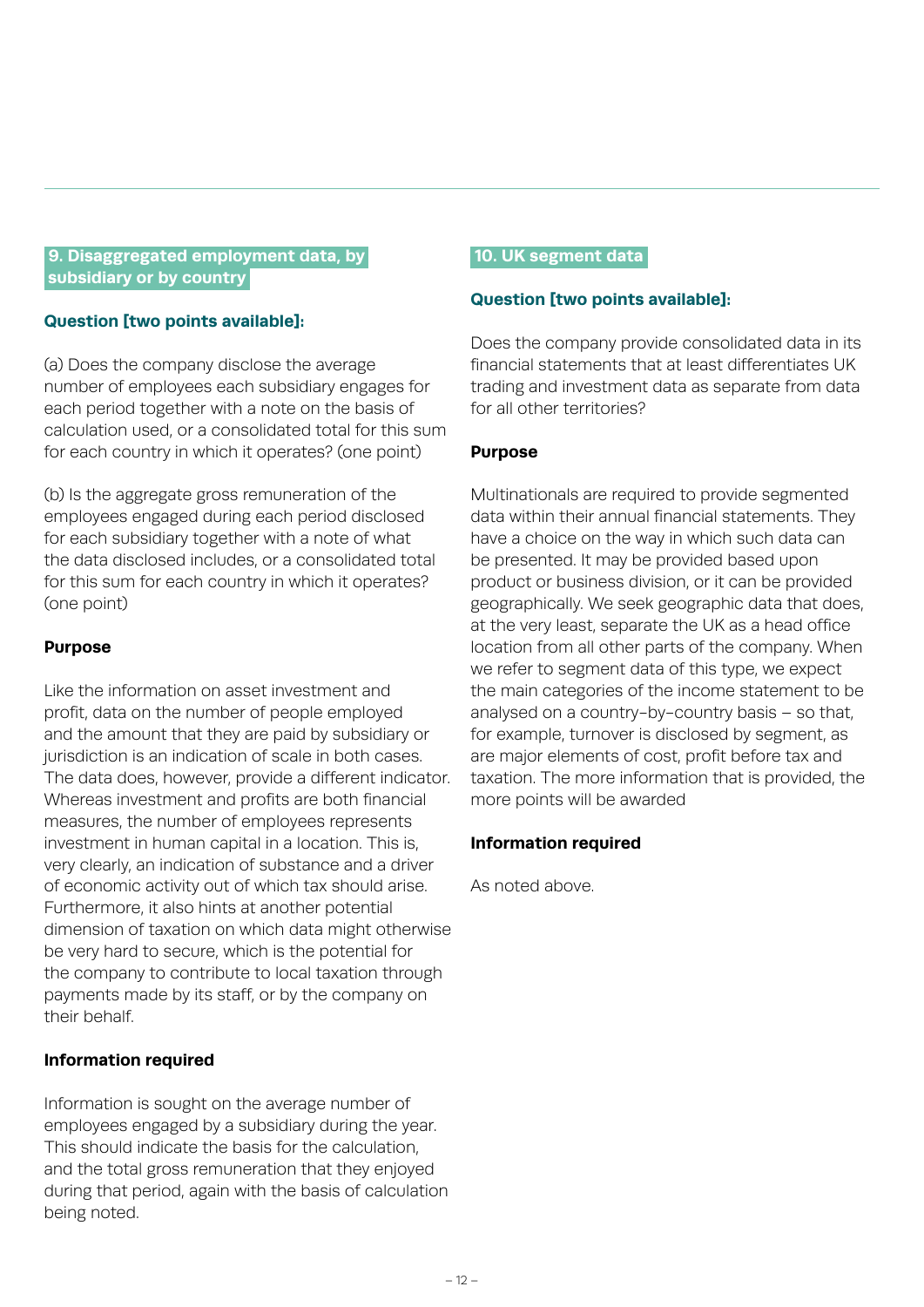

## **11. Consolidated and reconciled country-by-. .country data.**

## **Question [two points available]:**

Does the company disclose trading data of the types noted in questions 7, 8 and 9 above on a consolidated basis by country with the totals reconciling to the group's consolidated accounts?

## **Purpose**

There is no requirement at present in International Financial Reporting Standards that segment data disclosed in a set of financial statements fully reconcile with the income statement in those same accounts. This significantly reduces the value of any such segment information because all accounting data is verified by completeness, and this may be absent without that reconciliation process being demonstrated.

## **Information required**

We expect that the company's disclosure of the types noted above, either by subsidiary or by jurisdiction, to reconcile with the statements included in the financial statements on the same subjects for the multinational as a whole, or that a reconciliation statement be included explaining the adjustments required to achieve that objective.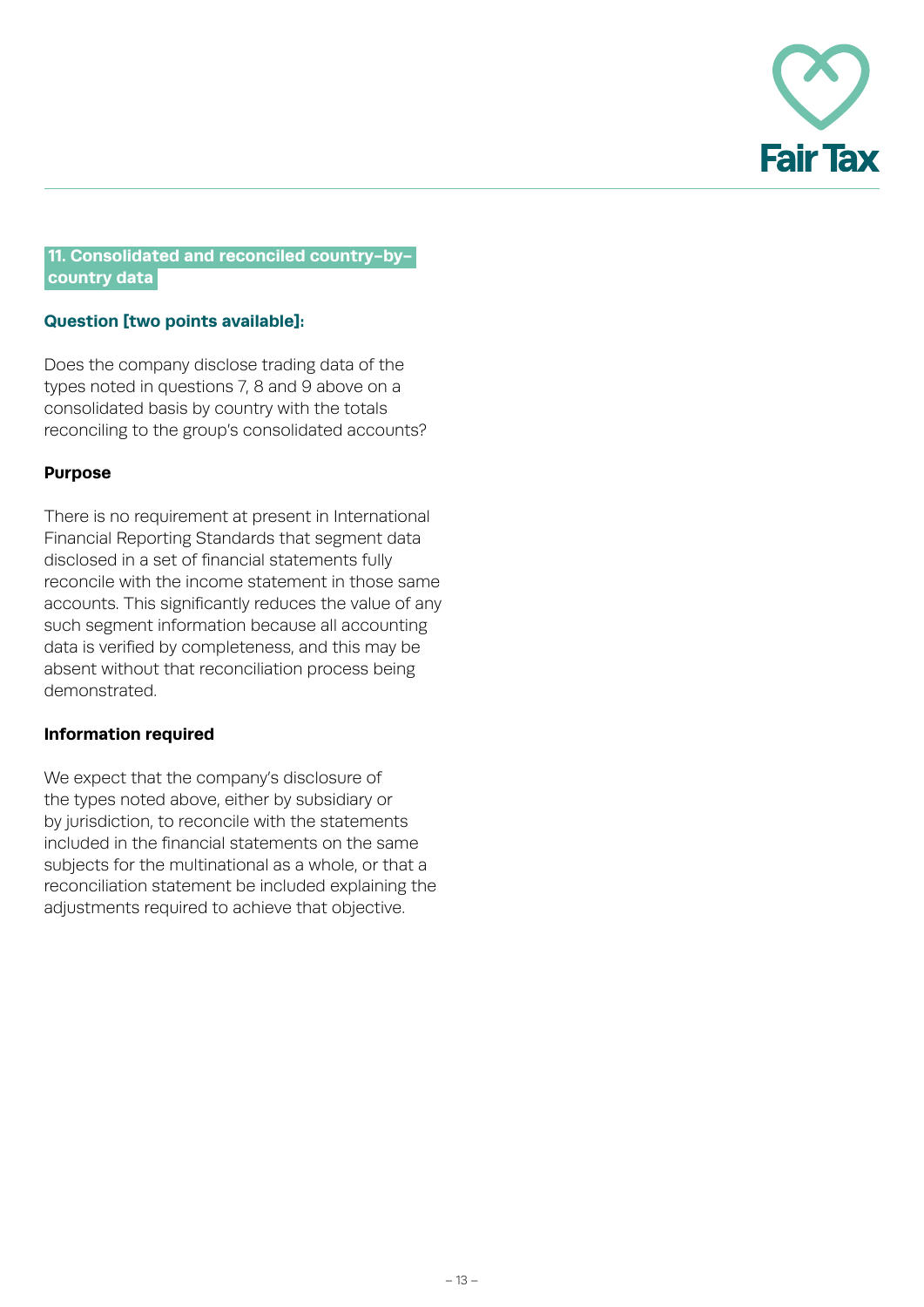#### **Part 3: Tax policy, implementation and compliance**

#### **.12. Public statement on tax policy.**

## **Question [one point available]:**

Does the company have a tax policy on its web site, or referred to in its accounts?

#### **Purpose**

This criterion assesses whether it is possible to find out what the company objectives are with regard to tax and rewards the statements for their content and aims. Every company has a tax policy, even if it has never explicitly recorded it; otherwise it could not manage its affairs properly. However, few companies state what their policy is and that means that in this vital area few companies can explain fully their motivations for certain decisions, nor can they be held to account.

## **Information required**

A statement on the group's tax policy clearly marked as such.

#### **.13. Named director responsible for tax policy.**

#### **Question [one point available]:**

Has the company appointed a named director to have responsibility for its tax policy?

#### **Purpose**

No policy can be properly managed without a person being given designated responsibility for its implementation. Such is the significance of tax for a multinational that we believe that a main board director should have designated responsibility for this crucial aspect of its affairs.

#### **Information required**

The name of the main board director with responsibility for taxation within the company.

#### **.14. Report on compliance.**

#### **Question [one point available]:**

Does the company report on its effective compliance with its tax policy?

#### **Purpose**

Good governance procedures require reporting. We believe that this is true with regard to compliance with the company stated taxation policy.

#### **Information required**

A report on compliance with the company's stated taxation policy referred to in the annual financial statements, or on the company's website.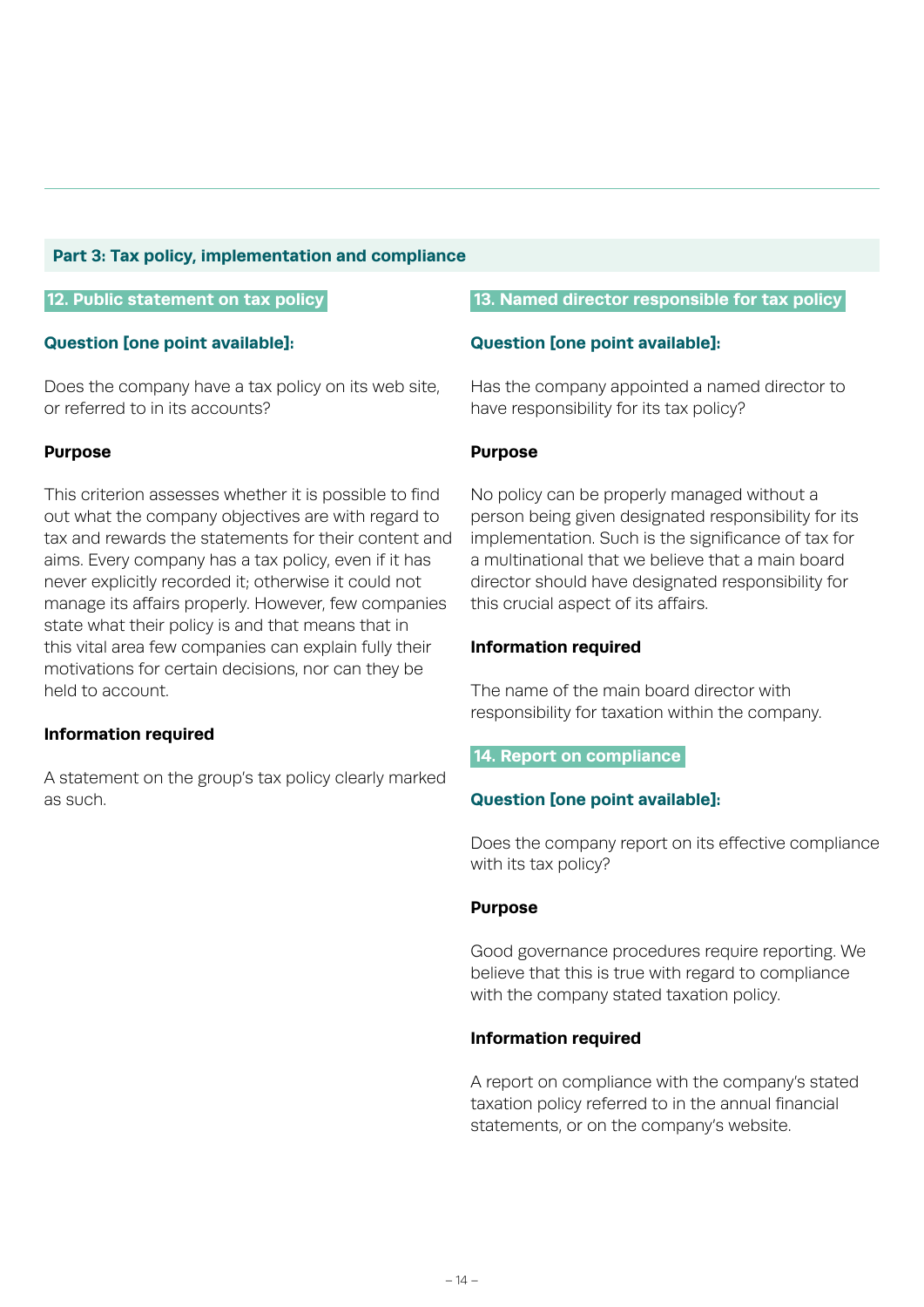

#### **.15. Tax policy statements.**

#### **Question [five points available]:**

Does the tax policy statement refer to:

(a) seeking to declare profits in the place where their economic substance arises? (one point)

(b) not using tax havens for tax avoidance purposes? (two points)

(c) not using marketed or abusive tax avoidance schemes likely to fall foul of the domestic tax avoidance legislation of any country in which the multinational operates? (two points)

#### **Purpose**

It is, of course, possible for a company to state that its tax policy is to pay as little tax as it can by relocating transactions to those places where the prospect of their risk of disclosure, or of being taxed, is minimised, whatever the underlying economic substance of the transactions that they undertake in that place. Whilst this might reflect their policy, it would not be suitable for the grant of a Fair Tax Mark (over which we always reserve the right to exercise discretion if there is evidence of a company's lack of suitability to receive such an award) and as such some indication as to the matters that we think should be referred to in a tax compliance policy is necessary.

#### **Information required**

A clear statement on tax policy within the accounts that includes explicit reference to:

 $-$  the intention not to abuse tax havens  $5$ 

– the intention not to structure transactions artificially or abusively for the purpose of avoiding tax

Ideally this would state all the taxes it covers, be in the directors' report and cover some or all of the points noted below. However, having clear statements on the above on a website will be judged sufficient to fulfill the criterion in the first year in which a Fair Tax Mark is awarded.

Model tax policy notes would include a company's commitment:

- not to maintain any type of connection to tax havens when this is not a legitimate trading activity with the purpose of serving the local community;
- not to use marketed tax avoidance schemes requiring disclosure under DOTAS regulations (Disclosure Of Tax Avoidance Schemes);
- not use any arrangement that might fall foul of the General Anti-Abuse Rule;
- not to use Employee Benefit Trusts located in tax havens.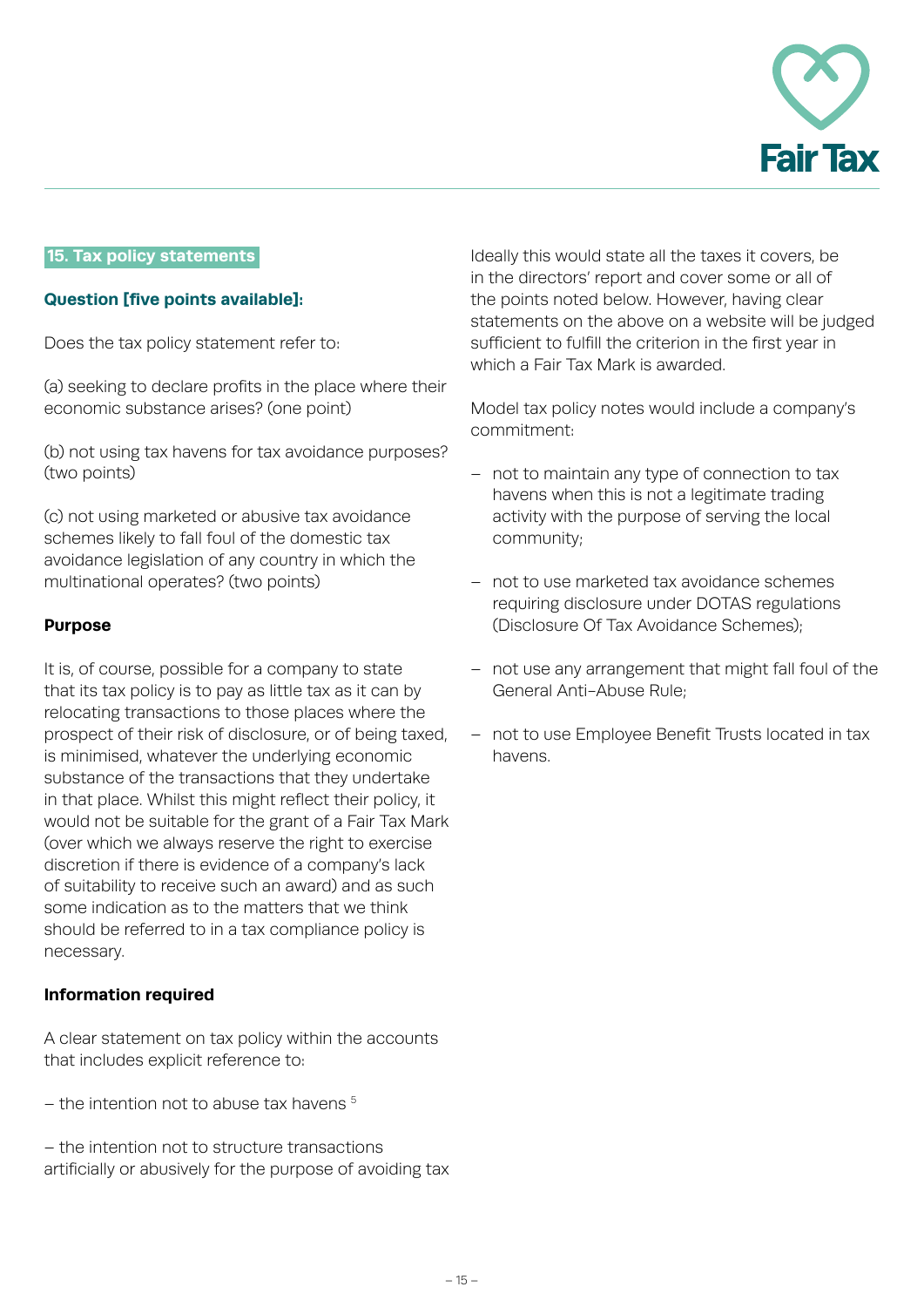#### **.16. Use of tax havens.**

#### **Question [four points available]:**

Does the company use tax havens either as locations for subsidiaries or for transactions?

If the answer is no, then award four points and this section is complete.

If yes, but it is clear that the use reflects the economic substance of transactions really located in the territory, award four points and this section is complete.

If yes, but it is disclosed that all such companies are UK tax resident, score three points.

If yes, but the previous questions do not apply, score zero points.

#### **Purpose**

The use of tax havens has come to be seen as a proxy for tax avoidance by multinationals. For these criteria, a tax haven is considered to be a jurisdiction scoring over 60 points on the Tax Justice Network Financial Secrecy Index, which is available at https://www.financialsecrecyindex.com/

The score of 60 reflects the point where those jurisdictions included in the resulting listing appear to commonly have this label attached to them, and those excluded do not. Regular review of the underlying data ensures rankings are current.

It is not the intention to penalise a company for locating a trade in a tax haven if its true economic substance is located in that place. For that reason disclosure of the use of each subsidiary in a tax haven is encouraged, because it may result in that location being considered immaterial or inconsequential for the purposes of this criterion.

Economic substance might be indicated by the presence of a significant number of staff or net assets located in the jurisdiction. It may also be indicated by significant third party sales. The absence of these indicators is likely to indicate a token, or merely tax driven, presence in a jurisdiction.

In our opinion the notional ownership of assets such as intellectual property (with only limited resources available to manage them) implies that the asset is not really managed from that place and therefore is not an indication of economic substance being present in a jurisdiction.

Finally, as a tax haven subsidiary that is tax resident in the UK cannot be used for the purposes of corporation tax avoidance, we also take this into account. However, since it is likely that the motivation for the use of the tax haven in the latter situation will be either avoidance of another tax, or of regulation, we offer a reduced score in that case.

## **Information required**

A full list of tax haven subsidiaries, their uses and tax residence as per the country-by-country reporting section.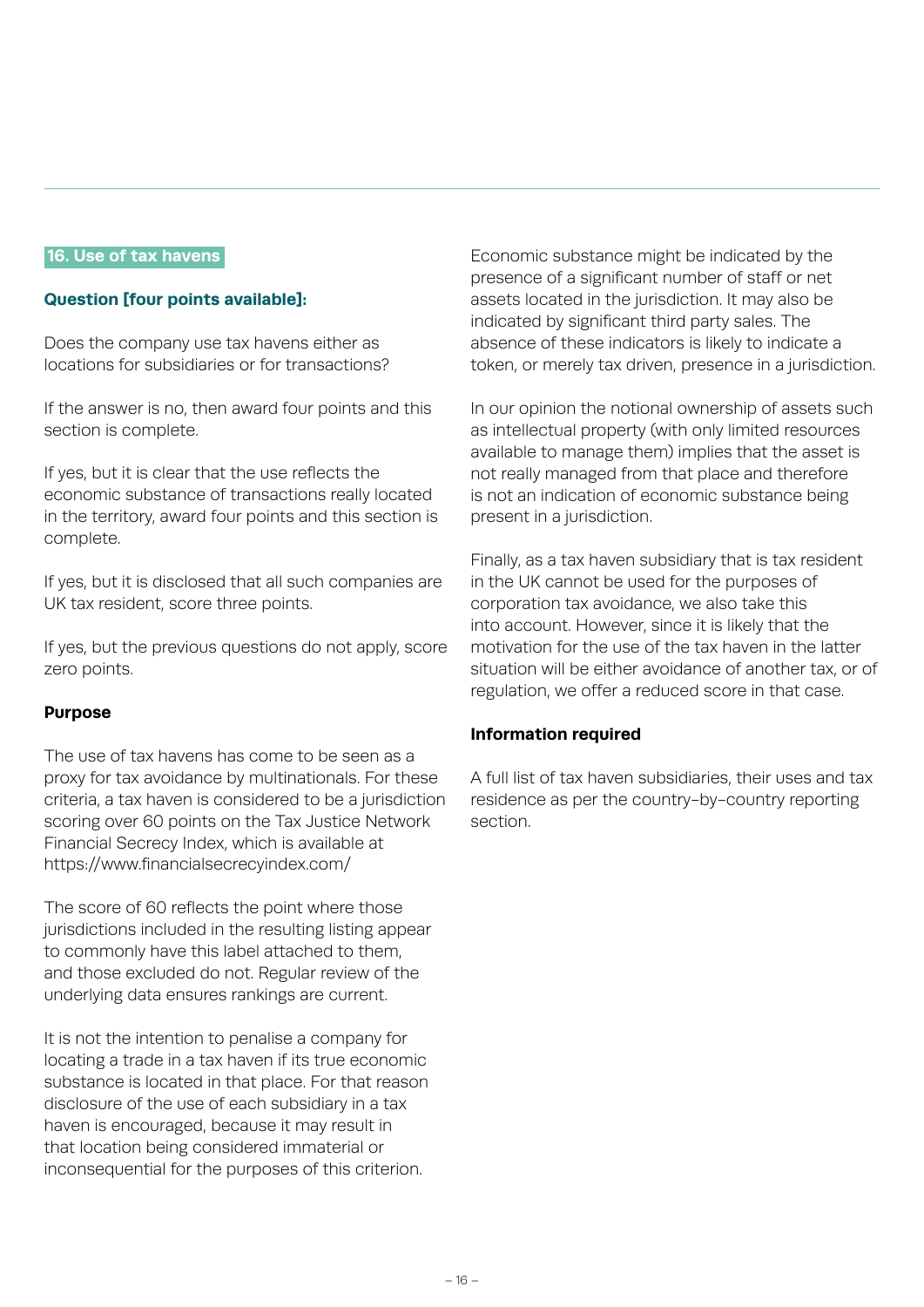

#### **Part 4: Tax rate and disclosure**

The Fair Tax Mark rewards companies for paying close to its expected rate of corporation tax and for making a fair contribution to society. It also recognises that there are legitimate reasons for this not happening on occasion and is careful not to penalise the fact that companies are also allowed various allowances and reliefs that may reduce their effective rates over a number of years.

To this end, the Fair Tax Mark places a major emphasis on the way a company explains its tax rate, awarding points for well-communicated numerical and narrative explanations of the tax charge regardless of the actual rate.

#### **.17. Average current tax rate.**

#### **Question [six points available]:**

Is the company's average current tax rate within one percentage point (six points awarded), 1-3% (4.5 points), 3-5% (three points) or 5-7% (1.5 points) of the expected headline rate?

This question scores a maximum of six points, but up to three points are awarded if the company explains its tax position well by scoring above six points in questions 18, 19 and 20.

#### **Purpose**

This criterion assesses the current tax rate that a company is paying and how that compares over time to the expected headline rate. We use a period of four years because it is considered long enough to reveal trends.

With a UK multinational the comparison is between global current tax rate and the UK headline rate. The UK rate is used because it is the benchmark that UK multinationals are currently required to reconcile their tax charge to. This is, then, a standard already established in existing financial reporting.

It is often not possible to ascertain where tax is paid from the global figure, which is why the Fair Tax Mark also requires additional disclosure on the impact of foreign tax rates and country-by-country tax data. However, comparing how close the global current tax rate is to the UK benchmark is still a good, if not perfect, indicator of good tax governance.

#### **Information required**

The company's total tax charges over the previous four years, split into current and deferred tax charges.

#### **Exception**

If there are years in which the company makes a loss this fact can be taken into account to ensure undue penalty does not arise when calculating tax rates.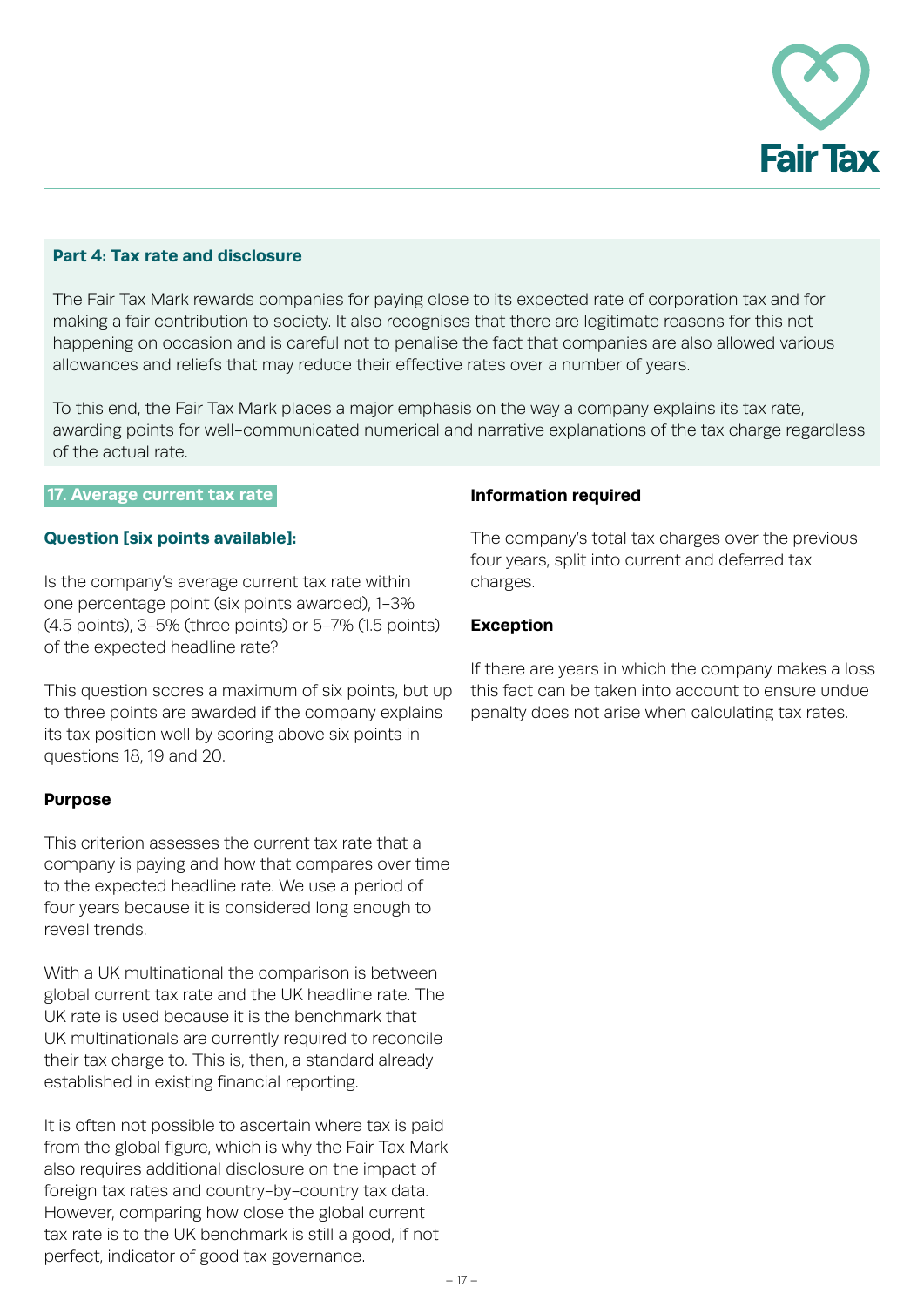#### **.18. Numerical reconciliation.**

#### **Question [six points available]:**

(a) Does the company provide a numerical tax reconciliation of its actual current tax charge to the current tax rate that might be expected for the year at the tax rate applying to the profits of the company? (two points)

(b) Does the company then reconcile its current tax charge with its total tax charge for the year by offering a reconciliation that explains the deferred tax provision for the year and other items that make up the difference? (two points)

Note: A bonus point may be added if at last 75% of the reconciling items in both parts of this process are precisely described e.g. using such phrases as 'The impact of capital allowance claims' or 'Reduced tax owing on capital gains arising'. Terms such as 'Other' or 'Losses' (without explanation being given) do not qualify in this respect.

An additional bonus point may be given for disclosure of how variance in different national tax rates has affected the overall rate, but reference to the countries where the main variances have arisen is essential if this point is to be awarded.

## **Purpose**

This criterion assesses whether it is possible to understand a company's tax liability using its numerical explanations included in the financial statements

A business will not always pay an amount in corporation tax equivalent to the current headline tax rate multiplied by its declared profits before tax. There are many and varied reasons for the differences that arise, from tax allowances for capital investment and research and development through to the expenses that may be disallowed for tax purposes (e.g. those relating to business entertaining expenditure). If a company's tax liability is to be properly understood, the difference between the tax that might be expected to be paid in a period and the tax actually due for that period must be explained in a clear and transparent manner.

#### **Information required**

A numerical tax reconciliation note should be included in the accounts, which explains in sufficient detail the difference between the current reported accounting profits and the current tax rate. The reconciliation should be specific in the matters it refers to and not rely on vague descriptions. To this end, at least 75% of the reconciling items should be precisely described e.g. using such phrases as 'The impact of capital allowance claims' or 'Reduced tax owing on capital gains arising'. Terms such as 'Other' or 'Losses' (without explanation being given) do not qualify in this respect.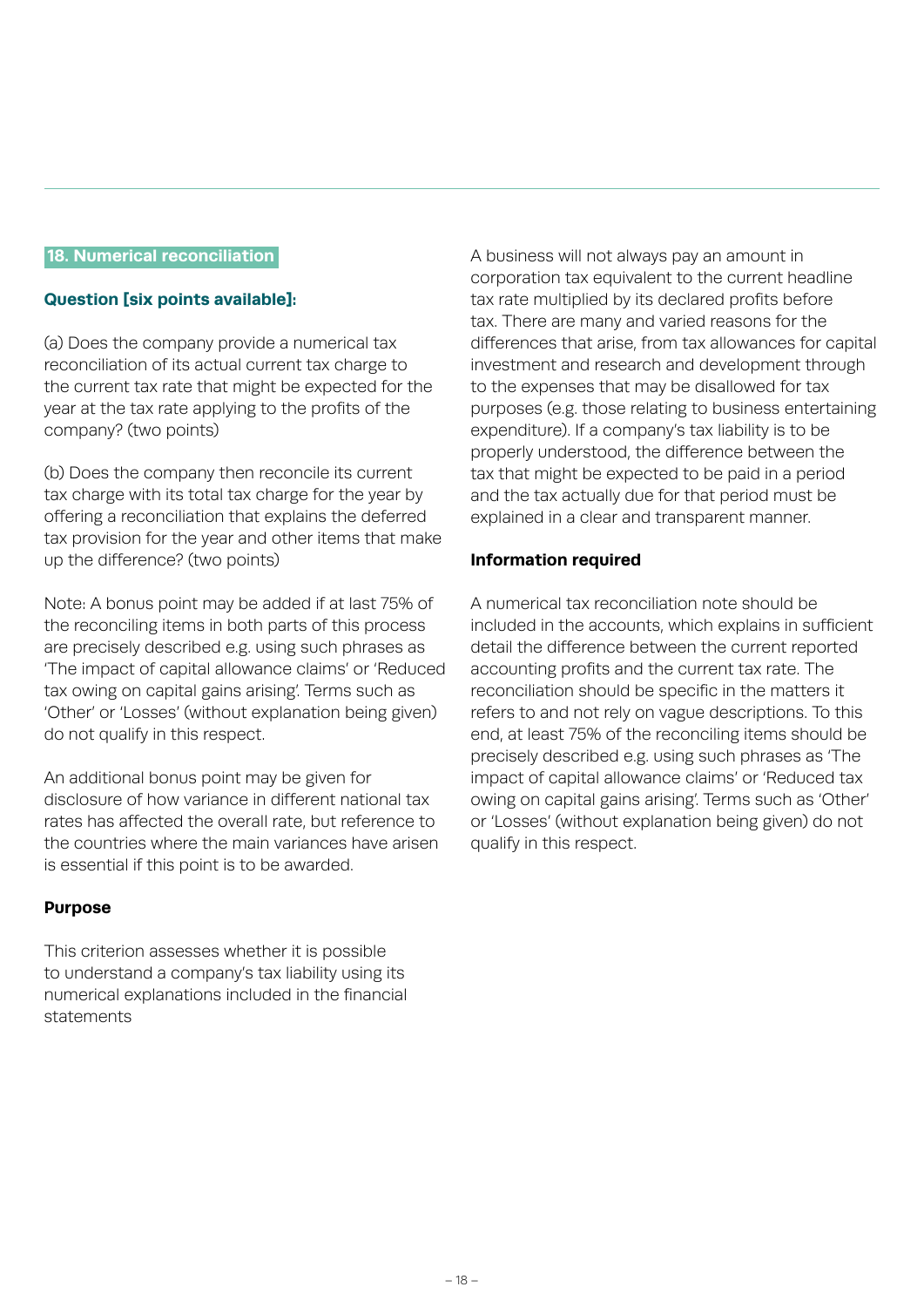

## **.19. Narrative reconciliation.**

#### **Question [two points available]:**

Does the company provide a narrative explanation as to why its current tax charge differs from the charge expected for the year at the tax rate applying to the profits of the company in its main place of residence?

#### **Purpose**

This criterion assesses whether it is possible to gain further insight into a company's tax liability with a narrative explanation as to why the company did not pay the required rate of tax in the year, if that was the case. It provides further explanation to the numerical reconciliation of the tax note referred to above.

#### **Information required**

A narrative explanation should be included in the accounts, which explains in sufficient detail the difference between the current reported accounting profits and the current tax rate. This should refer to all the major items in the numerical reconciliation noted above and explain why they have arisen and what their consequences might be. The reconciliation should be specific in the matters it refers to and not rely on vague descriptions.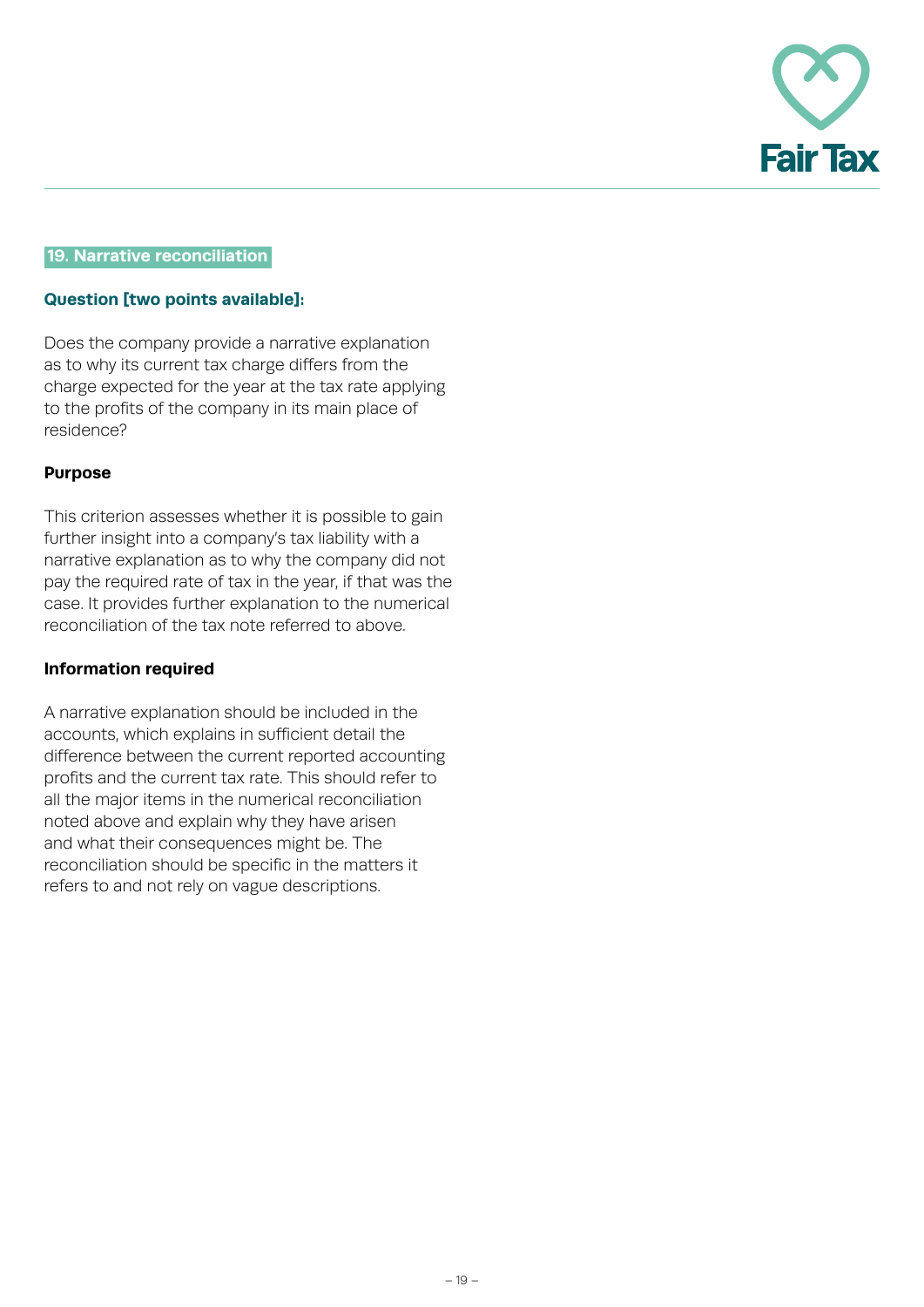#### **.20. Deferred taxation.**

#### **Question [two points available]:**

Does the company provide a deferred tax note that:

(a) Explains the balance of those assets or liabilities with significant precision so that the cause of at least 75% of the asset or liability is clearly described? (one point)

(b) States clearly when those assets or liabilities are likely in practice to have an impact on the company's tax bill, or a statement that this is not known because it is more than five years after the balance sheet date? (one point)

#### **Purpose**

This criterion assesses whether it is possible to gain insight into a company's deferred taxation charges and provisions. The current tax charge is the subject of questions 18 and 19. The tax charge in a set of accounts can, however, also include a deferred tax charge and a company may have deferred tax assets or liabilities on its balance sheet.

Like the current tax charge, these need explanation if sufficient transparency is to be provided to ensure that the company's tax affairs can be properly understood.

## **Information required**

A numerical analysis of the deferred tax charge for the period giving sufficient explanation of the reason for the deferred tax charge for the period; a narrative note providing further explanation of the deferred tax charge; a numerical analysis of the deferred tax asset or liability stating the reason why it has arisen; and a narrative note saying when the deferred tax asset or liability might have cash implication.

## **Exception**

If a company does not have a deferred tax charge (asset or liability) and it is clear that it has been making current corporation tax declarations at almost exactly the expected current tax rate, then full marks may be awarded.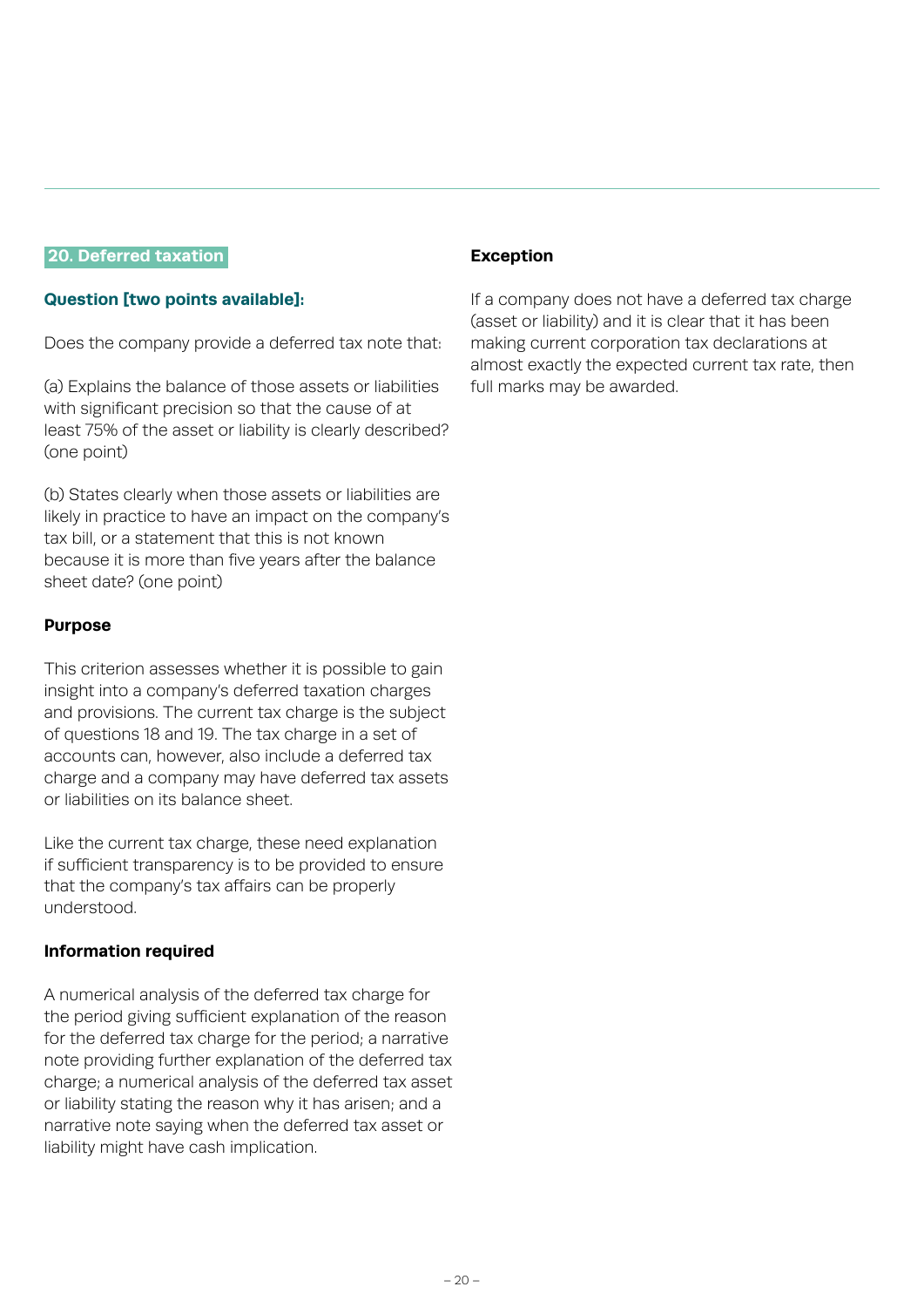## IV. Fair Tax Mark scorecard



Each criterion in the 'Transparency' section scores 1 point.

In the 'Country-by-country' section, the term subsidiary refers to all legal entities of the corporate group. In the 'Tax policy, implementation and compliance section' section, we reward statements for both their content and aims.

In the 'Tax rate and disclosure' section, the emphasis is on the effective tax rate and the quality of the accompanying information provided.

A score of 29 and over can be awarded a Fair Tax Mark.

| <b>Summary score card</b>                                                                                                                                                                                            |                    |  |  |  |
|----------------------------------------------------------------------------------------------------------------------------------------------------------------------------------------------------------------------|--------------------|--|--|--|
| <b>Criteria</b>                                                                                                                                                                                                      | <b>Score Notes</b> |  |  |  |
| <b>Transparency</b>                                                                                                                                                                                                  |                    |  |  |  |
| 1. Does the company publish a full (i.e. non-abbreviated)<br>set of accounts even if not required to do so by law?                                                                                                   | $\ldots/1$         |  |  |  |
| 2. Is there clear evidence of what the company does<br>either within its accounts or on an easily identifiable<br>website that it runs?                                                                              | $\ldots/1$         |  |  |  |
| 3. Is there clear evidence of a trading address (as<br>opposed to a registered office address), or a statement<br>that they are the same in the accounts or an easily<br>identifiable website that the company runs? | $\frac{1}{2}$      |  |  |  |
| 4. Is it clear who the ultimate beneficial owners of<br>all shareholdings of more than 10% in the company<br>are, either from a statement in the accounts or at<br><b>Companies House?</b>                           | $\ldots/1$         |  |  |  |
| 5. Are the names and addresses of all directors<br>provided either in the accounts, at Companies House,<br>or on another public register?                                                                            | $\frac{1}{2}$      |  |  |  |
| Note: where directors have not disclosed addresses<br>due to the risk of violence or intimidation, this will be<br>factored into scoring.                                                                            |                    |  |  |  |
| <b>Transparency subtotal</b>                                                                                                                                                                                         |                    |  |  |  |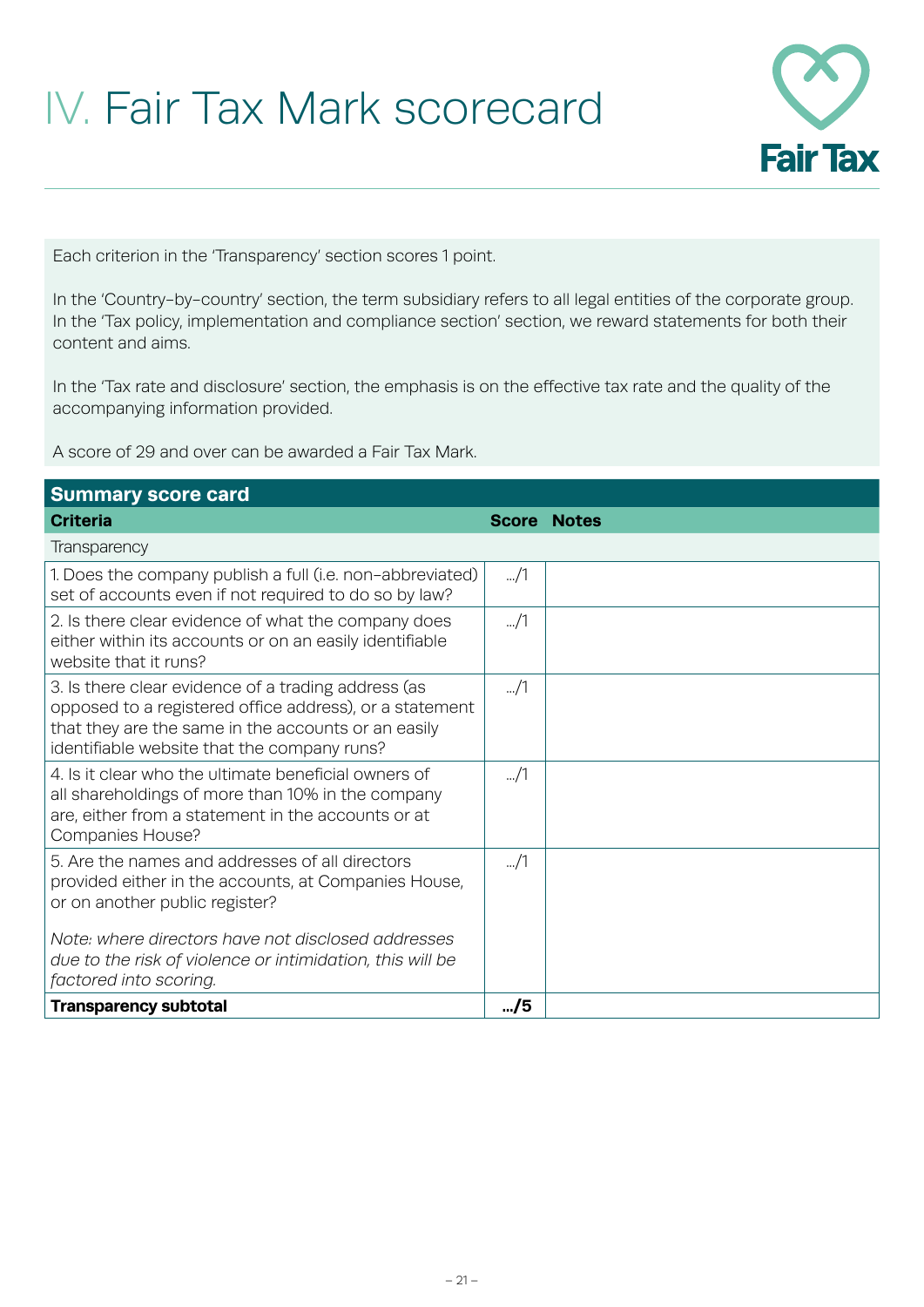| <b>Summary score card</b>                                                                                                                                                                                                                                           |               |                    |  |  |
|---------------------------------------------------------------------------------------------------------------------------------------------------------------------------------------------------------------------------------------------------------------------|---------------|--------------------|--|--|
| <b>Criteria</b>                                                                                                                                                                                                                                                     |               | <b>Score Notes</b> |  |  |
| Country-by-country reporting                                                                                                                                                                                                                                        |               |                    |  |  |
| 6. (a) Does the company disclose a full list of<br>subsidiary companies stating their name and place of<br>incorporation?                                                                                                                                           | $\ldots/1$    |                    |  |  |
| (b) Is the country of tax residence of each subsidiary<br>disclosed, if different from place of incorporation?                                                                                                                                                      | $\ldots/1$    |                    |  |  |
| (c) A further point is given if a short description of the<br>nature of the trade of the company is supplied.                                                                                                                                                       | $\ldots/1$    |                    |  |  |
| 7. (a) Does the company disclose data on the net<br>asset value or equity invested in each subsidiary, or<br>a consolidated total for this sum for each country in<br>which it operates?                                                                            | $\ldots/1$    |                    |  |  |
| (b) Is data on the net income or loss for the period<br>provided for each of its subsidiaries, or a consolidated<br>total for this sum for each country in which it operates?                                                                                       | $\ldots/1$    |                    |  |  |
| 8. Does the company disclose the current tax charge<br>made by each subsidiary for each trading period, or<br>a consolidated total for this sum for each country in<br>which it operates?                                                                           | $\ldots/1$    |                    |  |  |
| 9. (a) Does the company disclose the average number<br>of employees each subsidiary engages for each period<br>together with a note on the basis of calculation used,<br>or a consolidated total for this sum for each country in<br>which it operates?             | $\ldots/1$    |                    |  |  |
| (b) Is the aggregate gross remuneration of the<br>employees engaged during each period disclosed for<br>each subsidiary together with a note of what the data<br>disclosed includes, or a consolidated total for this sum<br>for each country in which it operates? | $\ldots/1$    |                    |  |  |
| 10. Does the company provide consolidated data in<br>its financial statements that at least differentiates UK<br>trading and investment data as separate from data for<br>all other territories?                                                                    | $\frac{1}{2}$ |                    |  |  |
| 11. Does the company disclose trading data of the types<br>noted in questions 7, 8 and 9 above on a consolidated<br>basis by country with the totals reconciling to the<br>group's consolidated accounts?                                                           | $\frac{1}{2}$ |                    |  |  |
| Country-by-country reporting subtotal                                                                                                                                                                                                                               |               |                    |  |  |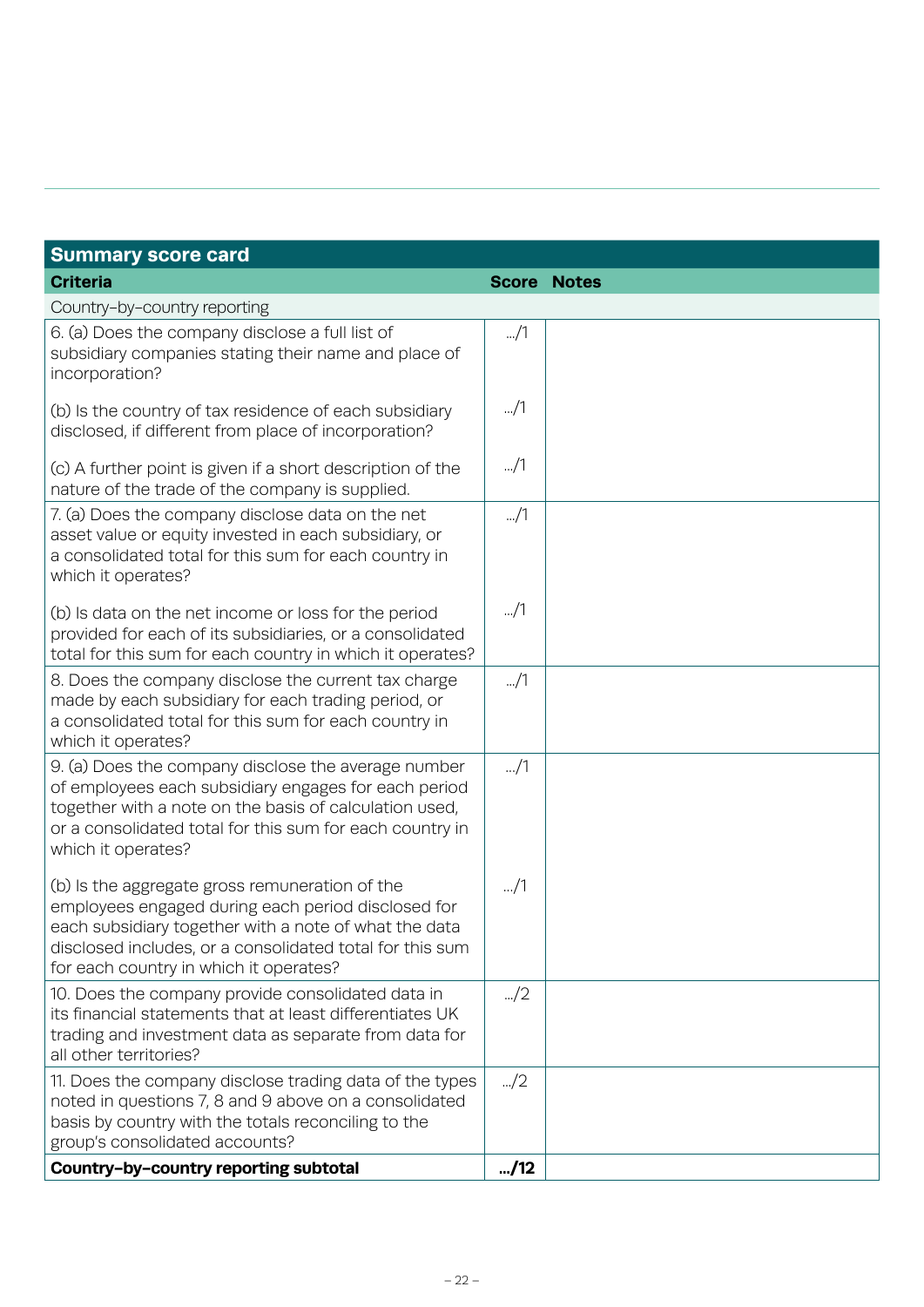

| <b>Summary score card</b>                                                                                                                                                                  |               |                    |  |  |
|--------------------------------------------------------------------------------------------------------------------------------------------------------------------------------------------|---------------|--------------------|--|--|
| <b>Criteria</b>                                                                                                                                                                            |               | <b>Score Notes</b> |  |  |
| Tax policy, implementation and compliance                                                                                                                                                  |               |                    |  |  |
| 12. Does the company have a tax policy on its web site, or<br>referred to in its accounts?                                                                                                 | $\ldots/1$    |                    |  |  |
| 13. Has the company appointed a named director to<br>have responsibility for its tax policy?                                                                                               | $\ldots/1$    |                    |  |  |
| 14. Does the company report on its effective<br>compliance with its tax policy?                                                                                                            | $\ldots/1$    |                    |  |  |
| 15. Does the tax policy statement refer to:                                                                                                                                                |               |                    |  |  |
| (a) seeking to declare profits in the place where their<br>economic substance arises?                                                                                                      | $\ldots/1$    |                    |  |  |
| (b) not using tax havens for tax avoidance purposes?                                                                                                                                       | $\ldots/2$    |                    |  |  |
| (c) not using marketed or abusive tax avoidance<br>schemes likely to fall foul of the domestic tax<br>avoidance legislation of any country in which the<br>multinational company operates? | $\frac{1}{2}$ |                    |  |  |
| 16. Does the company use tax havens either as<br>locations for subsidiaries or for transactions?                                                                                           | $\Box/4$      |                    |  |  |
| If no, award four points and this section is complete.                                                                                                                                     |               |                    |  |  |
| If yes, but it is clear that the use reflects the economic<br>substance of transactions located in the territory,<br>award four points and this section is complete.                       |               |                    |  |  |
| If yes, but it is disclosed that all such companies are UK<br>tax resident, score three points                                                                                             |               |                    |  |  |
| Tax policy, implementation and compliance subtotal                                                                                                                                         | $-.12$        |                    |  |  |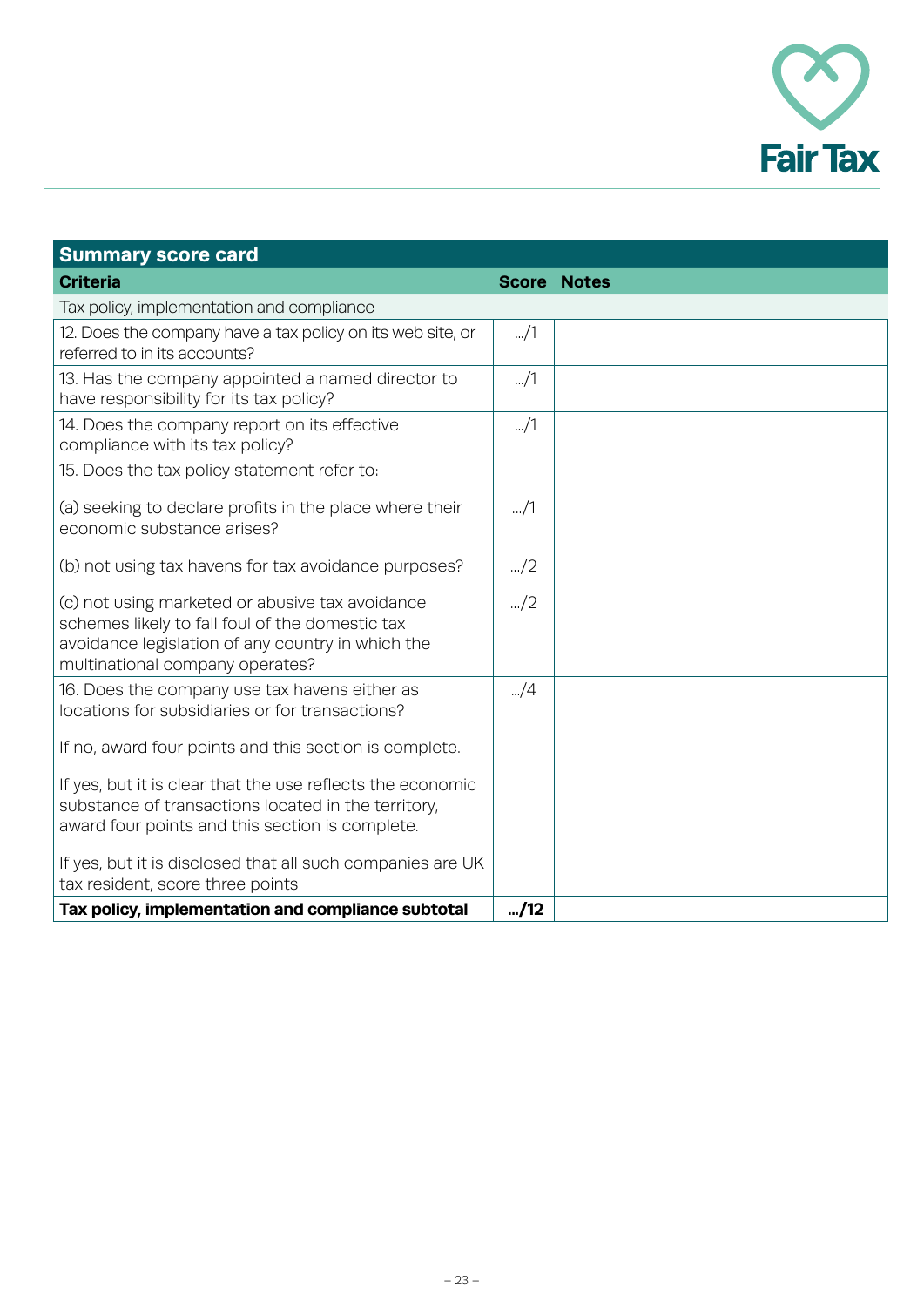| <b>Summary score card</b>                                                                                                                                                                                                                                                                                                                                             |                     |              |  |  |
|-----------------------------------------------------------------------------------------------------------------------------------------------------------------------------------------------------------------------------------------------------------------------------------------------------------------------------------------------------------------------|---------------------|--------------|--|--|
| <b>Criteria</b>                                                                                                                                                                                                                                                                                                                                                       | <b>Score</b>        | <b>Notes</b> |  |  |
| Tax rate and disclosure                                                                                                                                                                                                                                                                                                                                               |                     |              |  |  |
| 17. Is the company's average tax rate within one<br>percentage point (six points), 1-3% (4.5 points), 3-5%<br>(three points) or 5-7% (1.5 points) of the expected<br>headline rate?                                                                                                                                                                                   | /6<br>$\frac{1}{2}$ |              |  |  |
| Grant up to three bonus points if the marks from<br>questions 18, 19 and 20 when combined equal at least<br>six in total.                                                                                                                                                                                                                                             |                     |              |  |  |
| 18. (a) Does the company provide a numerical tax<br>reconciliation of its actual current tax charge to the<br>current tax rate that might be expected for the year at<br>the tax rate applying to the profits of the company?                                                                                                                                         | $\frac{1}{2}$       |              |  |  |
| (b) Does the company then reconcile its current tax<br>charge with its total tax charge for the year by offering a<br>reconciliation that explains the deferred tax provision for<br>the year and other items that make up the difference?                                                                                                                            | $\frac{1}{2}$       |              |  |  |
| Note: A bonus point may be added if at last 75% of the<br>reconciling items in both parts of this process are precisely<br>described e.g. using such phrases as 'The impact of<br>capital allowance claims' or 'Reduced tax owing on capital<br>gains arising! Terms such as 'Other' or 'Losses' (without<br>explanation being given) do not qualify in this respect. | $\ldots/1$          |              |  |  |
| An additional bonus point may be given for disclosure<br>of how variance in different national tax rates has<br>affected the overall rate, but reference to the countries<br>where the main variances have arisen is essential if this<br>point is to be awarded.                                                                                                     | $\ldots/1$          |              |  |  |
| 19. Does the company provide a narrative explanation<br>as to why its current tax charge differs from the charge<br>expected for the year at the tax rate applying to the<br>profits of the company in its main place of residence?                                                                                                                                   | $\frac{1}{2}$       |              |  |  |
| 20. Does the company provide a deferred tax note that:                                                                                                                                                                                                                                                                                                                |                     |              |  |  |
| Explains the balance of those assets or liabilities with<br>significant precision so that the cause of at least 75%<br>of the asset or liability is clearly described?                                                                                                                                                                                                | /1                  |              |  |  |
| States clearly when those assets or liabilities are likely<br>in practice to have an impact on the company's tax<br>bill, or a statement that this is not known because it is<br>more than five years after the balance sheet date?                                                                                                                                   | $\ldots/1$          |              |  |  |
| Tax rate and disclosure subtotal                                                                                                                                                                                                                                                                                                                                      | $-.16$              |              |  |  |
| <b>Total</b>                                                                                                                                                                                                                                                                                                                                                          | $-.45$              |              |  |  |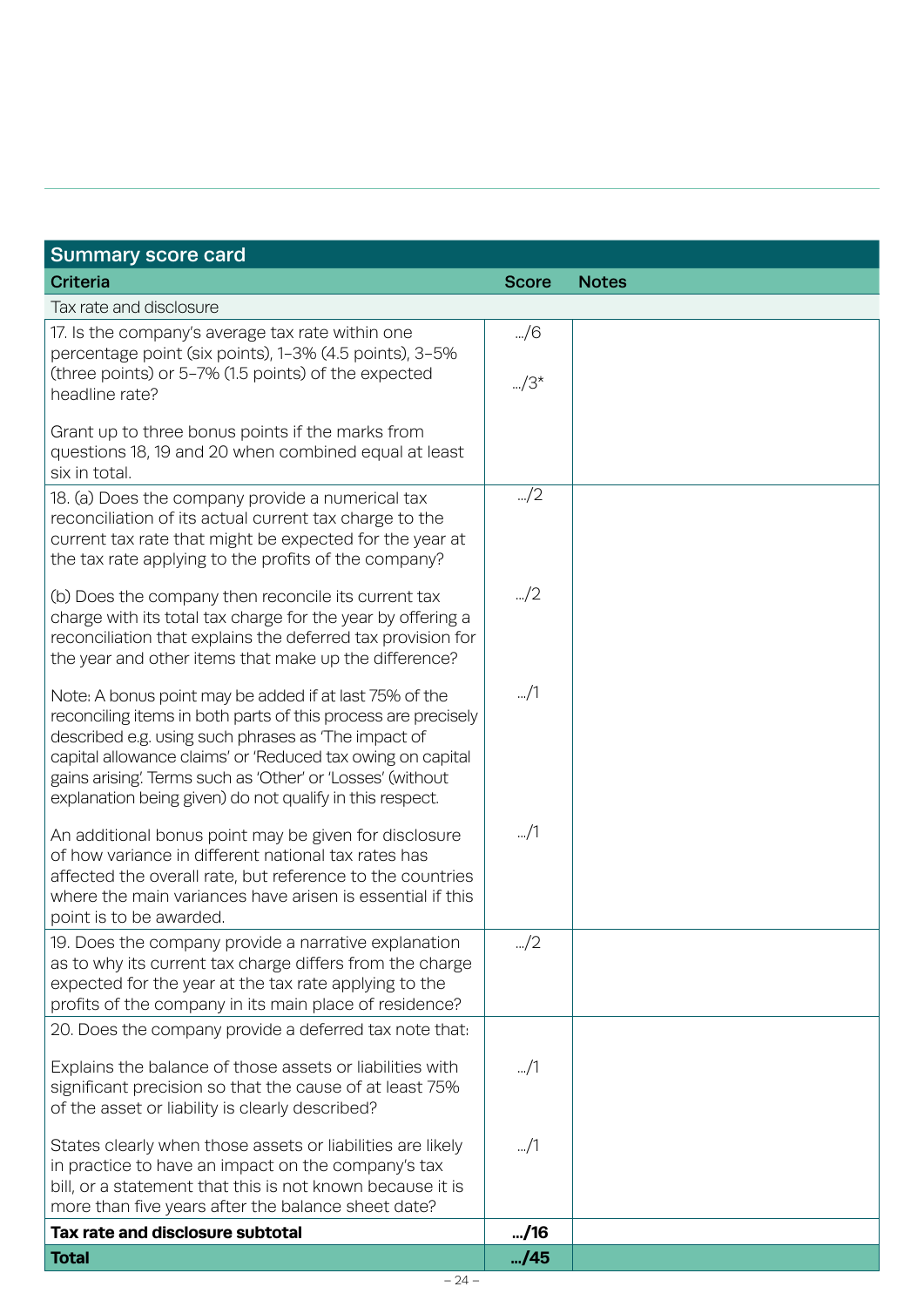## V. Fair Tax Mark technical committee



The Fair Tax Mark is advised by a group of technical experts. The members of this group were at the time:

- Kate Clements, Chartered & Lecturer in Accounting, Heriot-Watt University
- Alex Cobham, Economist, Centre for Global Development
- Paul Gibson, Chartered Accountant, Mazars LLP
- Euan Grant, Former Inspector, HMRC
- Jonathan Gray, Director of Policy and Ideas, Open Knowledge Foundation
- Richard Lupson-Darnell, Chartered Tax Advisor
- Richard Murphy, Tax Specialist, Tax Research UK
- David Quentin, Barrister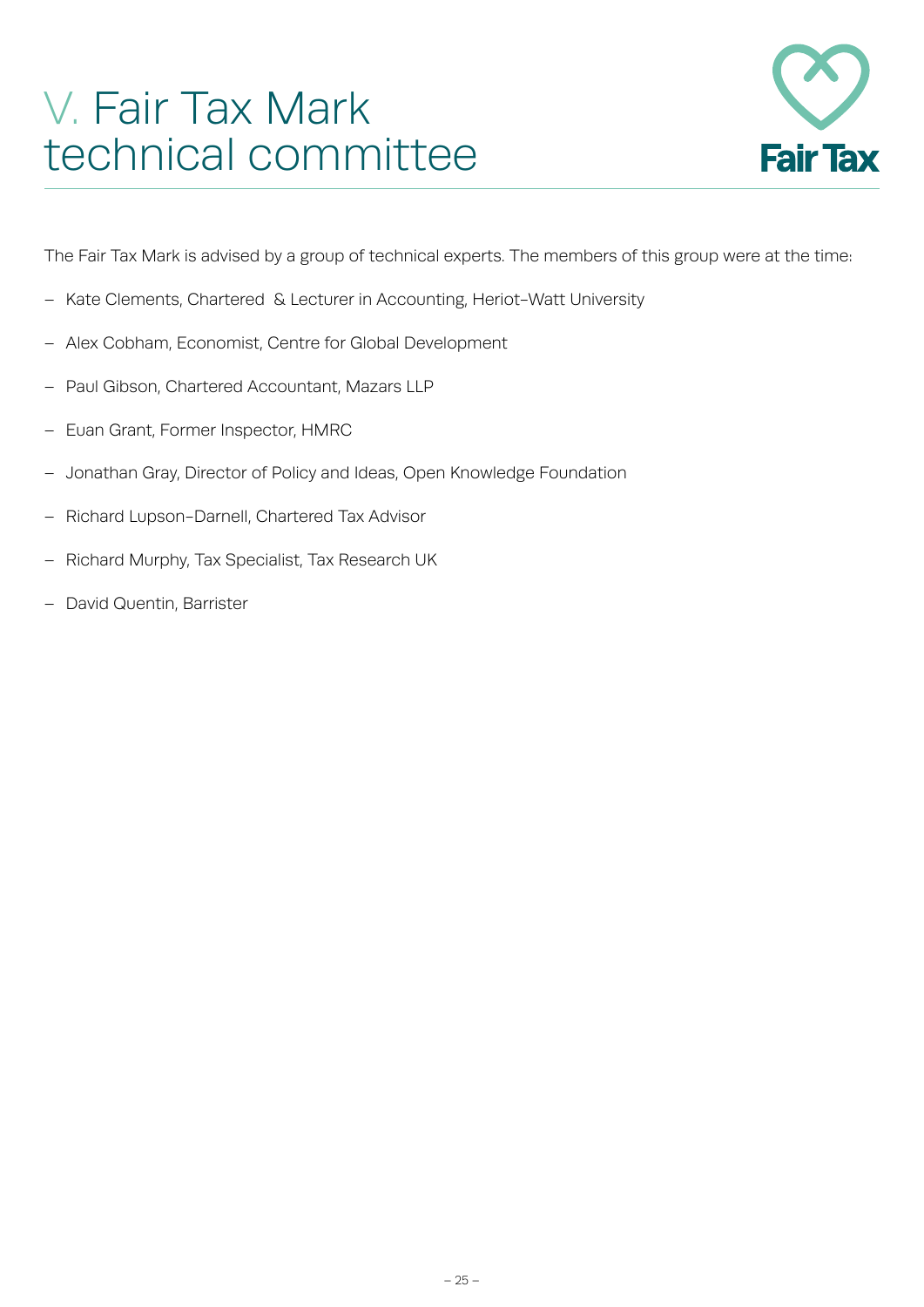# VI. About the Fair Tax Mark

## **About the Fair Tax Mark**

The Fair Tax Mark certification scheme was launched in February 2014 and seeks to encourage and recognise organisations that pay the right amount of corporation tax at the right time andin the right place. Certified businesses include FTSE-listed plcs, co-operatives, social enterprises and large private business. We operate as a not-for-profit community benefit society and believe that companies paying tax responsibly should be celebrated, and any race to the bottom resisted.

The Fair Tax Mark methodologies and criteria are drawn up via a combination of stakeholder dialogue and consultation with an independent committee of technical advisors drawn from academia and the professions. Three Standards have now been developed:

- Small Business, with a turnover of £1m or less
- Solely UK-based business
- UK-owned Multinational business

The Fair Tax Mark is based on business acknowledging, assuming responsibility for and being transparent about the impact of a company's taxation decision-making and policy. It is an indication that a business is accountable to a range of stakeholders, when it comes to tax.

At its most fundamental, it is a recognition that tax is more than a quantitative issue about the amount of tax paid; it is also an issue of qualitative importance and central to business culture and practice.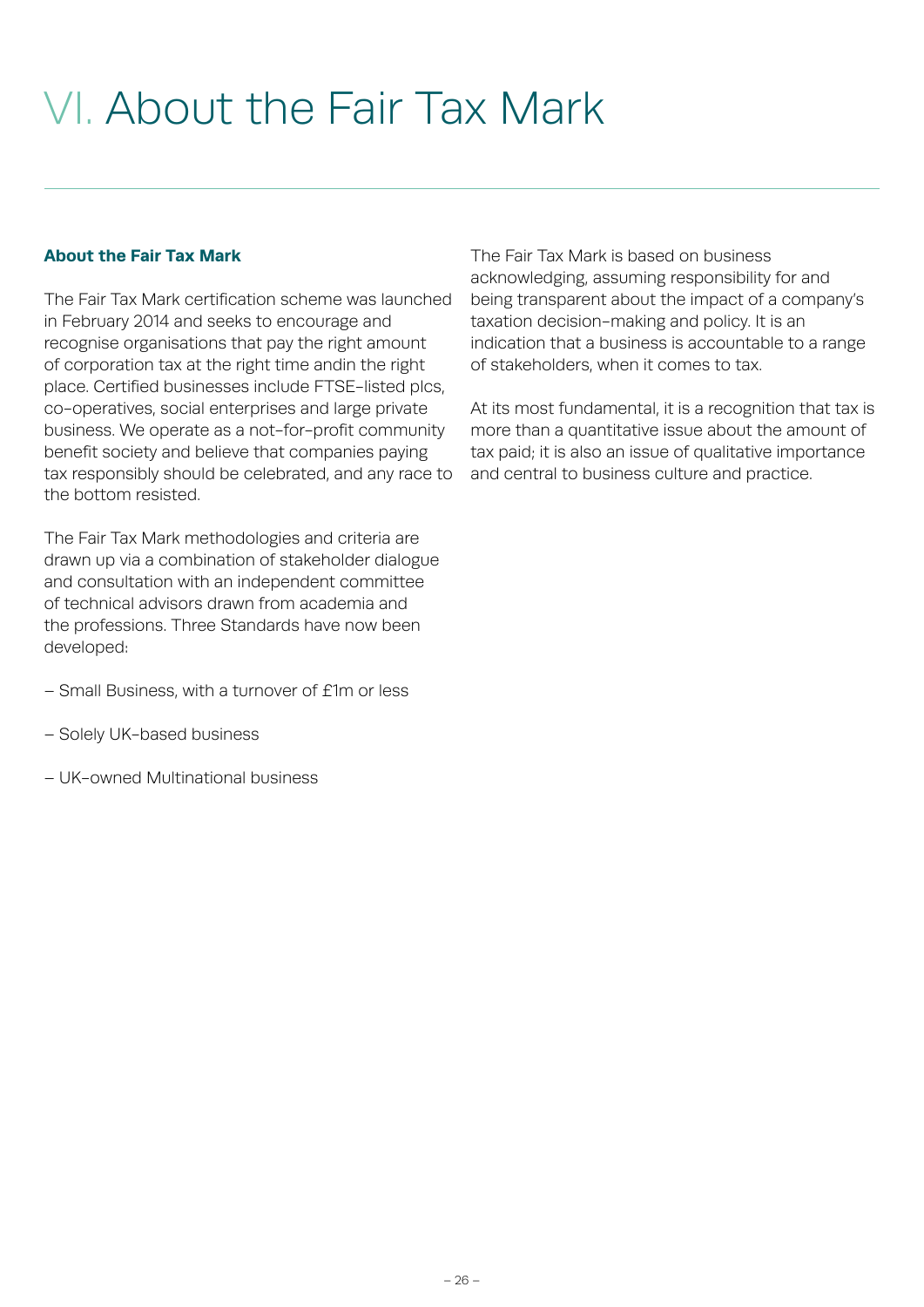# VII. References



<sup>1</sup> <http://www.ibe.org.uk/userfiles/pressreleases/attitudes2013.pdf>

<sup>2</sup> [http://www.cbi.org.uk/media-centre/newsarticles/2013/05/seven-tax-principles-for-ukbusiness](http://www.cbi.org.uk/media-centre/newsarticles/2013/05/seven-tax-principles-for-ukbusiness-proposed-by-cbi/)[proposed-by-cbi/](http://www.cbi.org.uk/media-centre/newsarticles/2013/05/seven-tax-principles-for-ukbusiness-proposed-by-cbi/)

<sup>3</sup> [http://www.taxjustice.net/cms/upload/pdf/Sustainability\\_taxing\\_issues.pdf](http://www.taxjustice.net/cms/upload/pdf/Sustainability_taxing_issues.pdf)

<sup>4</sup> A company is legally permitted to submit abbreviated accounts if its turnover is less than £6.5 million, it has less than £3.26 million on its balance sheet or it has fewer than 50 employees

<sup>5</sup> Our definition of a tax haven is a country that scores above 60 on the Tax Justice Network Financial Secrecy Index. http://www.financialsecrecyindex.com/introduction/fsi-2018-results